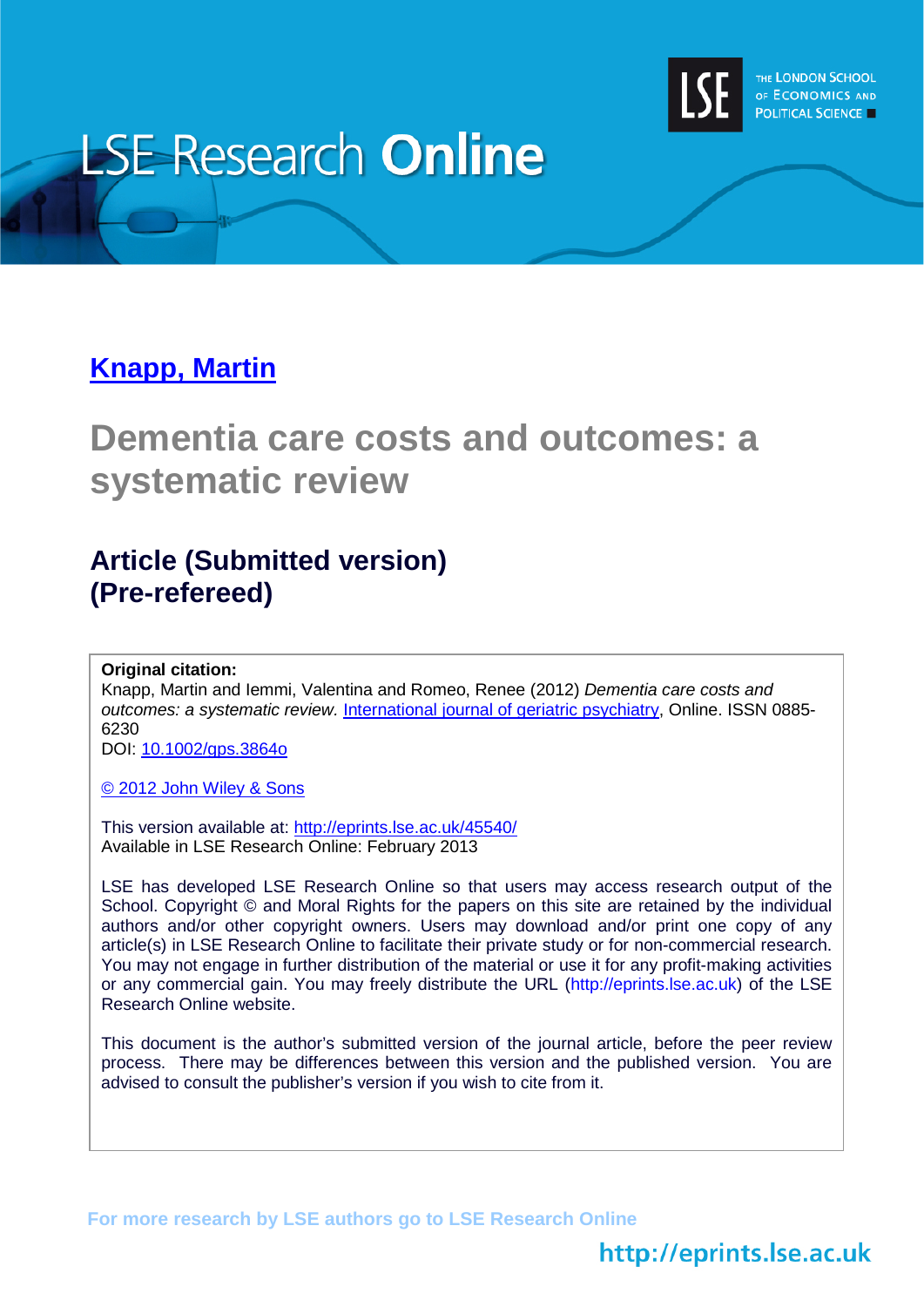*Type of article: Review article*

# **Dementia Care Costs and Outcomes: A Systematic Review**

# **Martin Knapp,**<sup>1,2</sup> Valentina Iemmi,<sup>1,2</sup> Renee Romeo<sup>1</sup>

**<sup>1</sup>**Centre for the Economics of Mental Health, Institute of Psychiatry at King's College London, London, United Kingdom **<sup>2</sup>** Personal Social Services Research Unit, London School of Economics and Political Science, London, United Kingdom

**Running Head:** Costs and outcomes – review

**Key words:** Systematic review; dementia; economic evaluation; costs; costeffectiveness

# **Key points**

- There is more cost-effectiveness evidence on pharmacological therapies than other interventions. Acetylcholinesterase inhibitors for mild-tomoderate disease and memantine for moderate-to-severe disease were found to be cost-effective.
- Regarding non-pharmacological treatments, cognitive stimulation therapy, tailored activity programme and occupational therapy were found to be more cost-effective than usual care.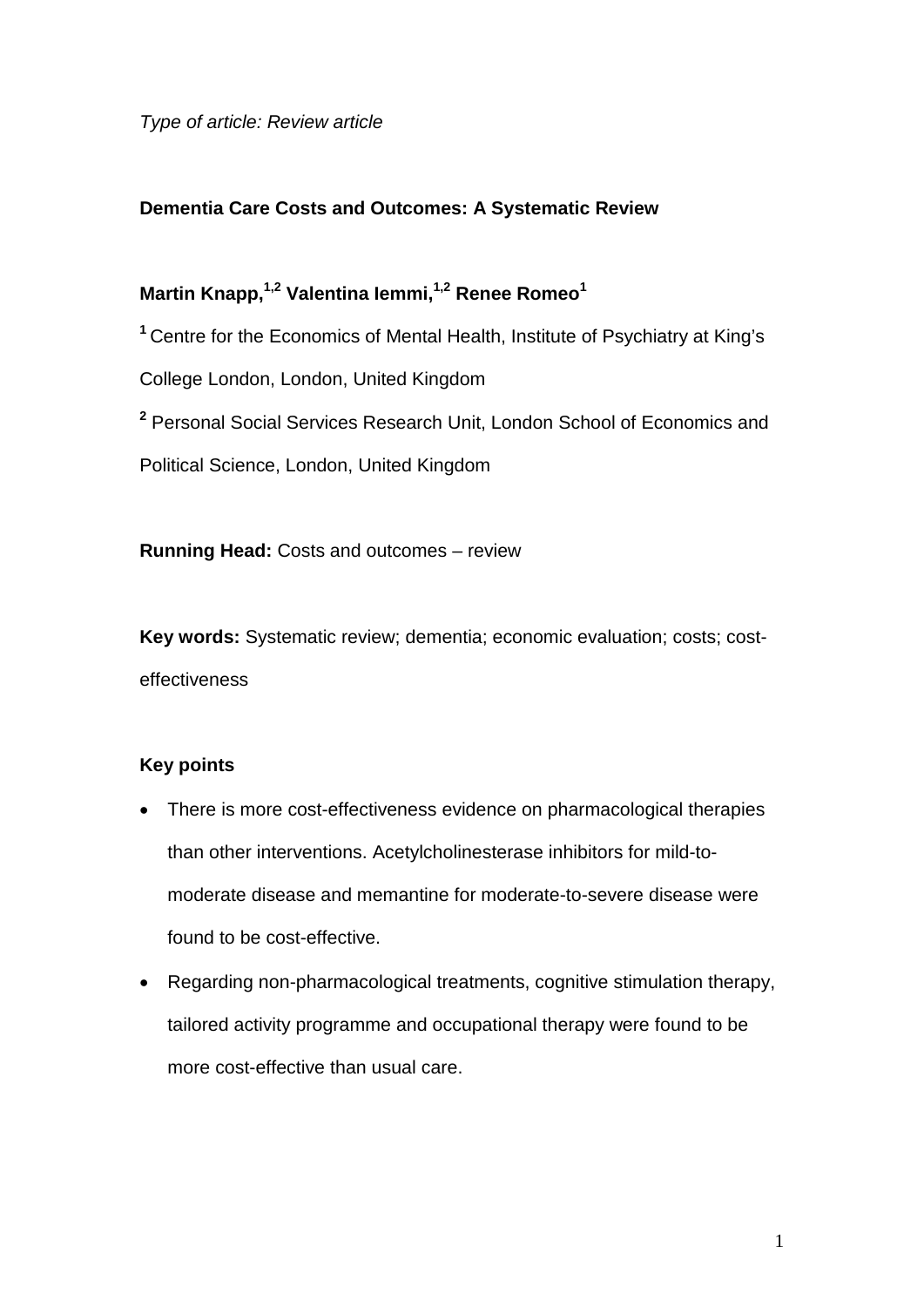• There was some evidence to suggest that respite care in day settings and psychosocial interventions for carers could be cost-effective, as could coordinated care management.

# **Corresponding author:**

Professor Martin Knapp, PSSRU, London School of Economics and Political Science, Houghton Street, London WC2A 2AE, United Kingdom (telephone 0044 (0)20 7955 6225; email [m.knapp@lse.ac.uk\)](mailto:m.knapp@lse.ac.uk)

**Sponsor(s):** Alzheimer's Society

# **Structured abstract**

#### **Objective:**

We reviewed evidence on the cost-effectiveness of prevention, care and treatment strategies in relation to dementia.

#### **Methods:**

We performed a systematic review of available literature on economic evaluations of dementia care, searching key databases and websites in medicine, social care and economics. Literature reviews were privileged, and other study designs included only to fill gaps in the evidence base. Narrative analysis was used to synthesise the results.

# **Results:**

We identified 56 literature reviews and 29 single studies offering economic evidence on dementia care. There is more cost-effectiveness evidence on pharmacological therapies than other interventions. Acetylcholinesterase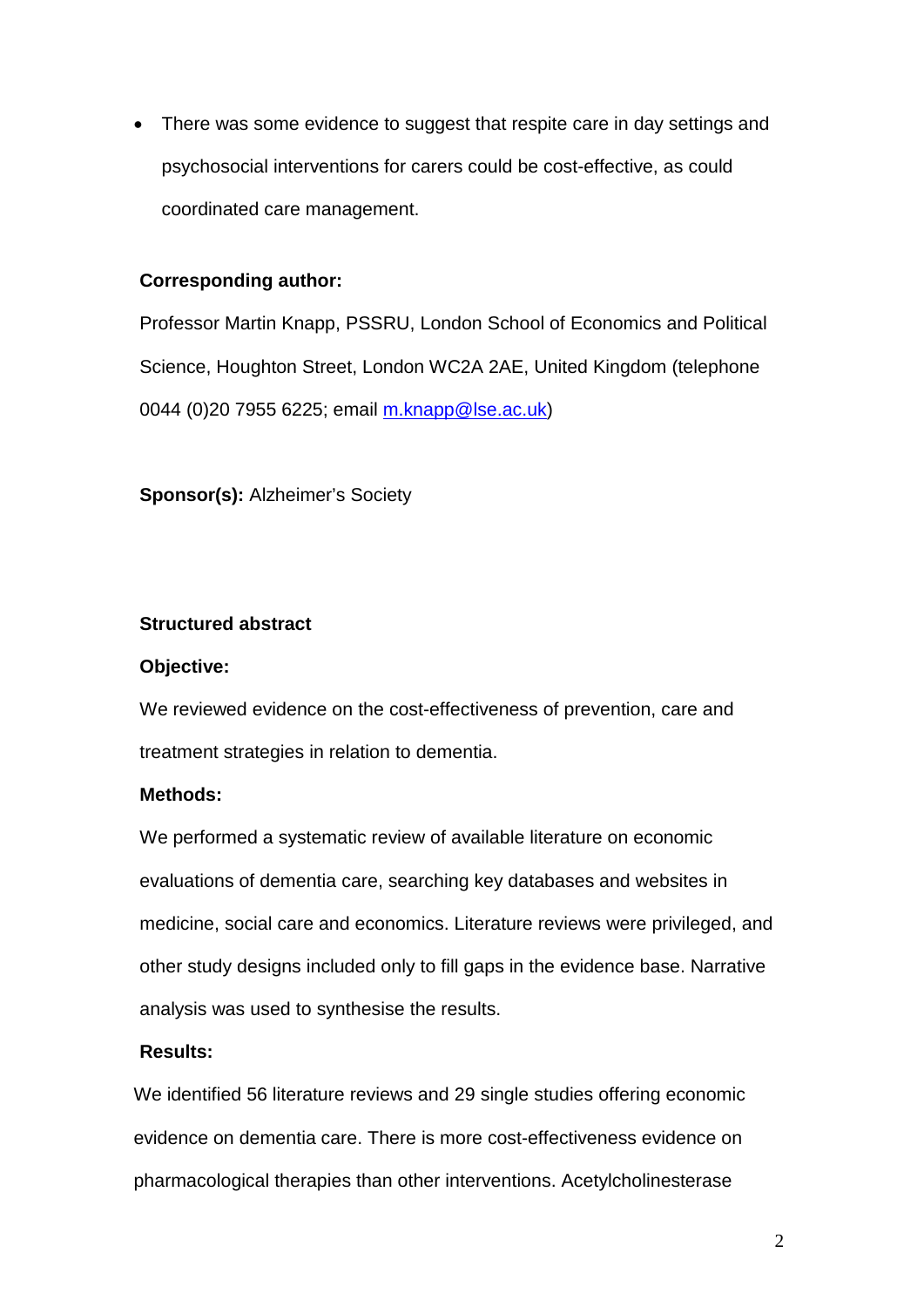inhibitors for mild-to-moderate disease and memantine for moderate-to-severe disease were found to be cost-effective. Regarding non-pharmacological treatments, cognitive stimulation therapy, tailored activity programme and occupational therapy were found to be more cost-effective than usual care. There was some evidence to suggest that respite care in day settings and psychosocial interventions for carers could be cost-effective. Coordinated care management and personal budgets held by carers have also demonstrated cost-effectiveness in some studies.

# **Conclusion:**

Five barriers to achieving better value for money in dementia care were identified: the scarcity and low methodological quality of available studies; the difficulty of generalising from available evidence; the narrowness of cost measures; a reluctance to implement evidence; and the poor coordination of health and social care provision and financing.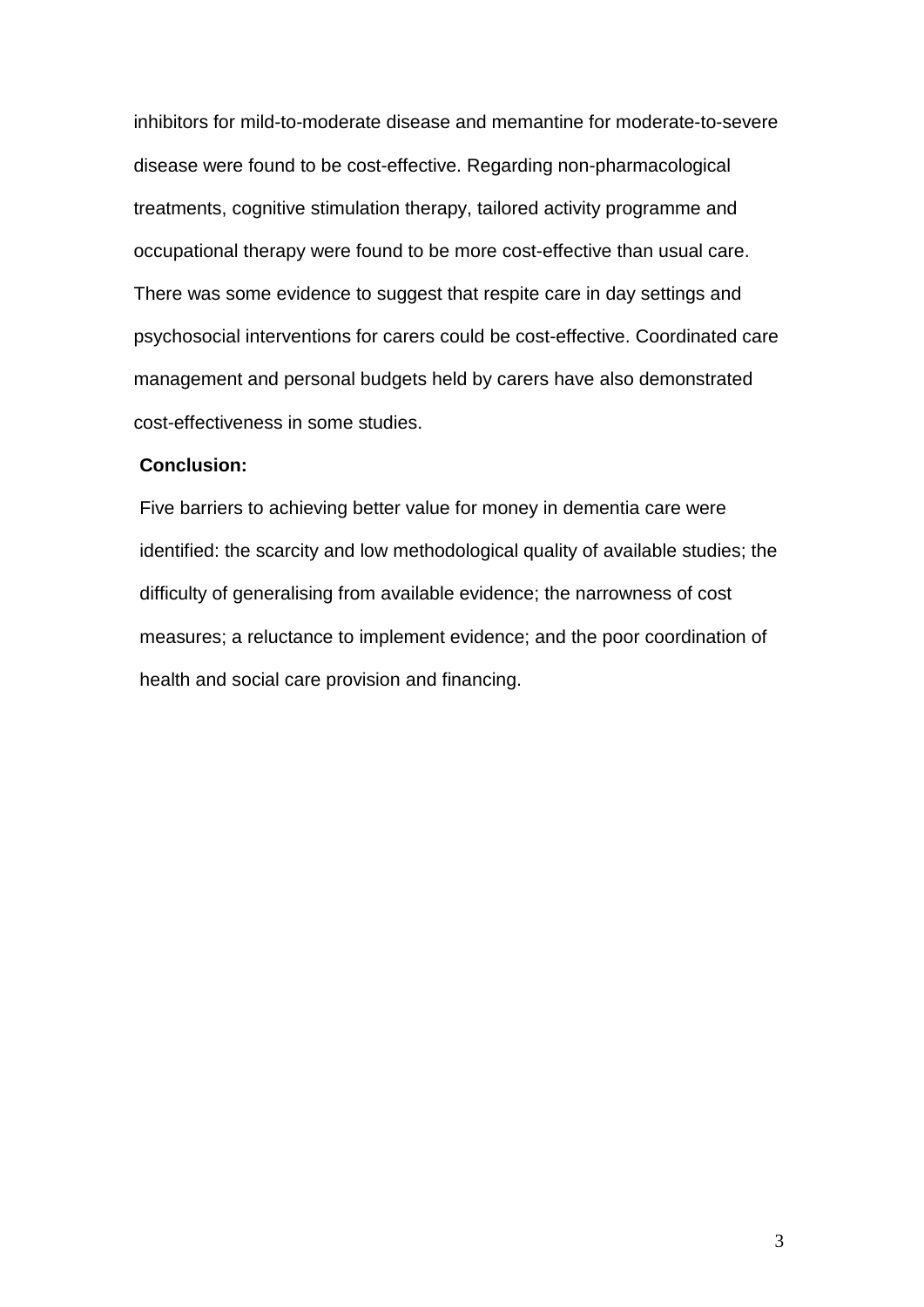# **Introduction**

Anticipated upward trends in the number of people with dementia will lead to substantial increases in health and social care spending unless provision is altered or there are major breakthroughs in prevention or disease course (Comas-Herrera *et al.*, 2007). Coupled with an anticipated downward trend in the availability of (unpaid) carer support – and in a context of macroeconomic austerity – governments and health and social care funding bodies are looking for ways to maintain – better still to improve – the quality and coverage of care without increasing levels of spending. What, then, is known about the costeffectiveness of prevention, care and treatment strategies in relation to dementia? We performed a systematic review of available literature, privileging literature reviews.

#### **Methods**

A systematic literature review was performed searching key databases and websites in medicine, social care and economics. Electronic searches were conducted in February 2011 of numerous databases: PubMed/Medline, Embase, PsycINFO, EconLit, the Cochrane Library (Cochrane Reviews), and the Centre for Reviews and Dissemination (Database of Abstracts of Reviews and Effects, NHS Economic Evaluation Database, Health Technology Assessment). We looked at these websites: the database of the National Institute for Health and Clinical Excellence (NICE), the Social Care Institute for Excellence (SCIE), the National Audit Office, the Royal College of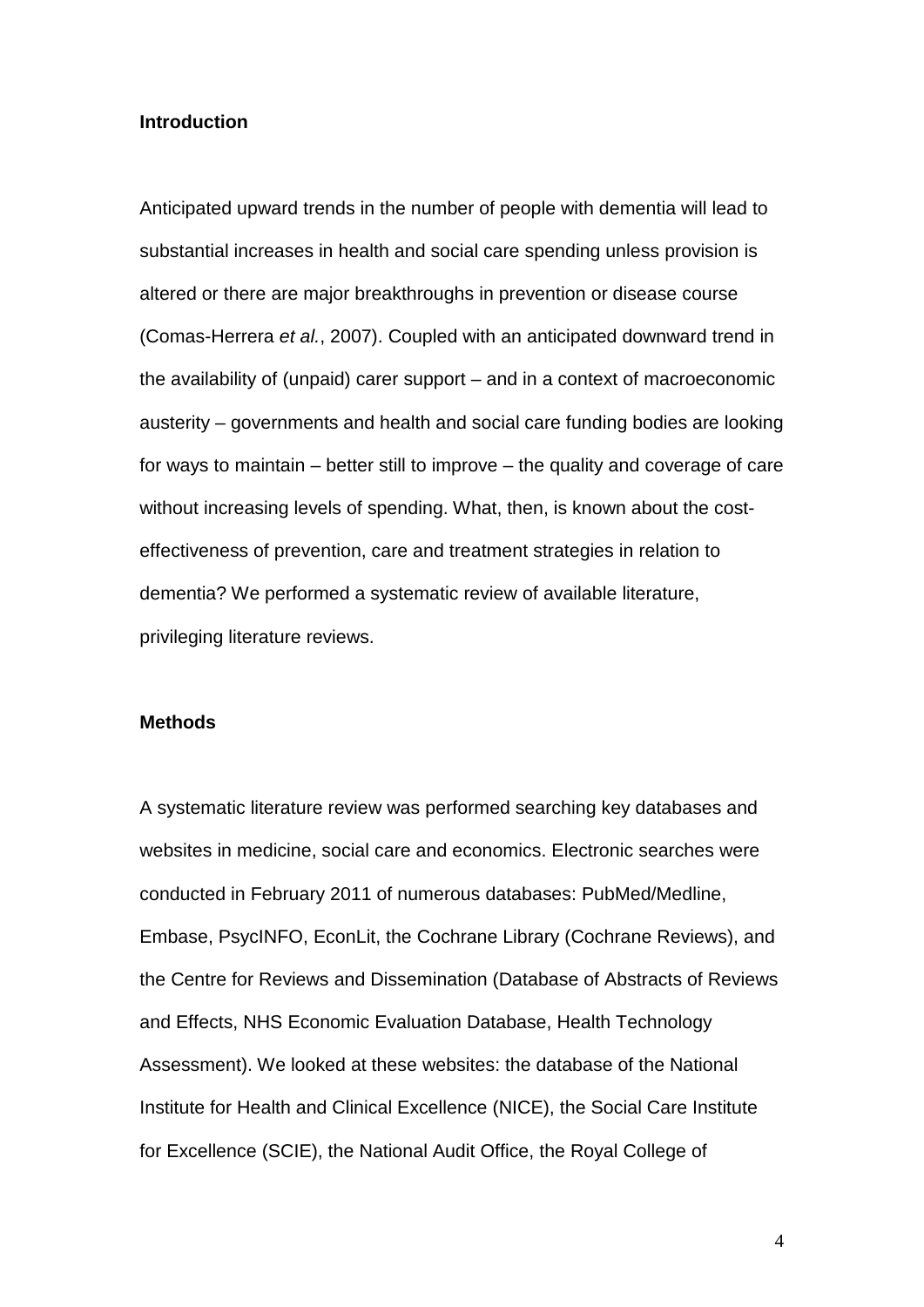Psychiatrists, the Royal College of General Practitioners, the Alzheimer's Society, the King's Fund, Carers UK, the Mental Health Foundation, Age UK, and the Bradford Dementia Group.

Key words used for the search were 'dementia', 'Alzheimer's disease', 'vascular dementia' combined with 'cost', 'hospital' and 'home care'. Specific types of dementia beyond Alzheimer's disease were searched for: 'dementia with Lewy bodies', 'dementia in Parkinson's disease', 'dementia in human immunodeficiency virus (HIV) disease'. Rare types of dementia linked to metabolic or neurological disorders were not specifically searched for but were not excluded, such as 'dementia in Pick's disease', 'dementia in Huntington's disease', 'dementia in Creutzfeldt-Jakob disease', 'dementia in other specified diseases classified elsewhere', and 'unspecified dementia'.

Searches were limited to items published from 2005 onwards for databases, and from 2000 onwards for websites. We searched for papers with title and abstract available in English; and full-text in English, French, Spanish or Italian. The inclusion criteria were studies focused on evaluating interventions for people with dementia or their carers which reported evidence on service use or costs, conducted in high-income countries. All study designs were considered: quantitative, qualitative, mixed methods, economic evaluations, systematic interventions targeted on people with mild cognitive impairment (MCI) which did not lead to a dementia diagnosis. We first screened titles and abstracts for relevance (according to the inclusion criteria) and then obtained the full text of included articles.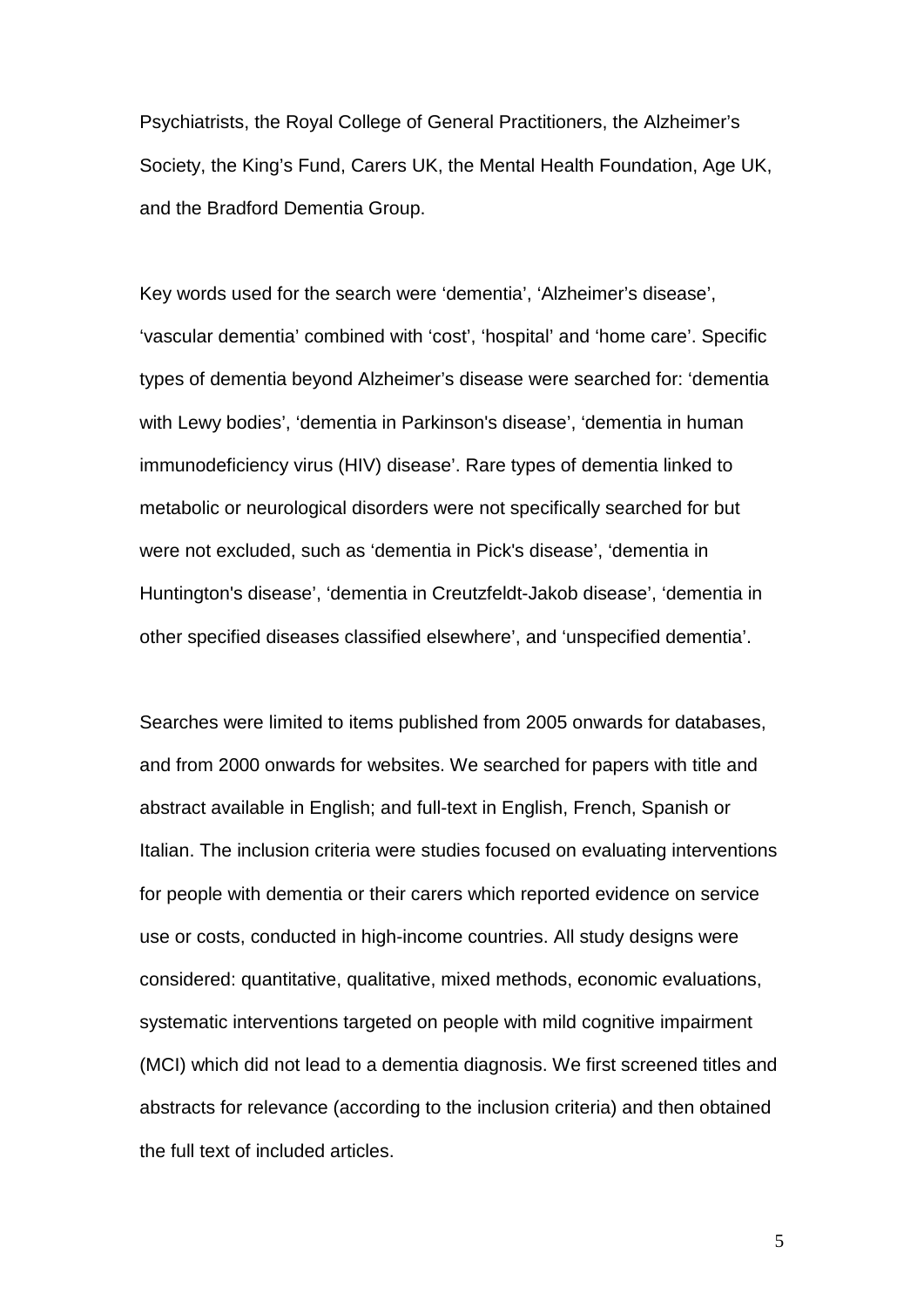Narrative analysis was used to synthesise the results. All eligible papers were included. We grouped the papers into four categories:

- pharmacological interventions;
- non-pharmacological interventions for individuals with dementia;
- interventions for carers of individuals with dementia; and
- organisation of care and support.

Literature reviews were privileged, and other study designs included only to fill gaps in the evidence base. Details of the search strategy are available on request from the authors.

# **Results**

After removal of duplicates, 2305 references were identified. Then, the screening by title and summary led to 329 potentially relevant references. Finally, the screening by full-text resulted in 56 included in the final literature review. 29 single studies were considered in order to fill the gap in the evidence presented in the 56 literature review. Figure 1 illustrates the study selection process. Meta-analysis was not performed due to the heterogeneity of the studies.

# <Figure 1>

Pharmacological interventions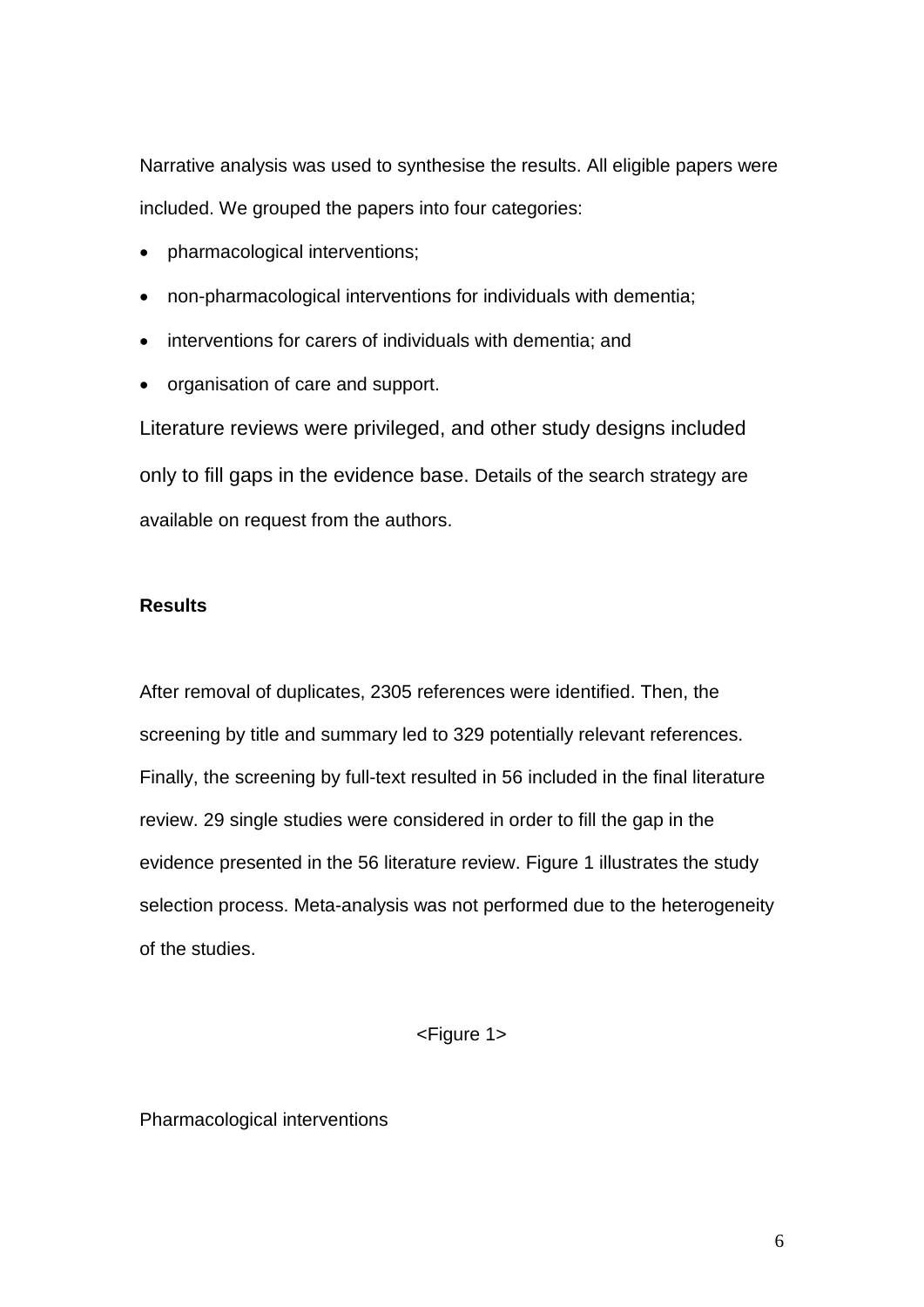The majority of the economic evidence was on pharmacological interventions aimed at alleviating behavioural, cognitive and functional symptoms. A particular interest in the literature is the possibility of slowing down the progression of the disease. From an economic standpoint, this has the potential to reduce carer burden, lessen the rate of hospitalization and delay long-term admission into institutional care, where costs often increase dramatically (Fillit, 2005; Fillit and Hill, 2005). The majority of costeffectiveness-studies found in our review focused on drugs for Alzheimer's disease.

# *Acetylcholinesterase Inhibitors (AChEI) and memantine*

Most of the literature reviews concerned acetylcholinesterase inhibitors (AChEI) and memantine. NICE (2011) recently updated its technology appraisal guidance on the use of acetylcholinesterase inhibitors and memantine for Alzheimer's disease (National Institute for Health and Clinical Excellence, 2006, 2009). Published economic evaluations since 2004 were systematically reviewed by NICE, and results presented by severity of disease. For mild-to-moderate Alzheimer's disease, it was concluded that AChEI (donepezil, rivastigmine and galantamine) were cost-effective treatments from a health and social care perspective. Memantine represented a cost-effective use of resources only as second choice, when people with mild-to-moderate Alzheimer's disease were intolerant to or have contraindications to the use of AChEI. In fact, memantine generated fewer quality-adjusted life years (QALYs) at a higher cost. For moderate-to-severe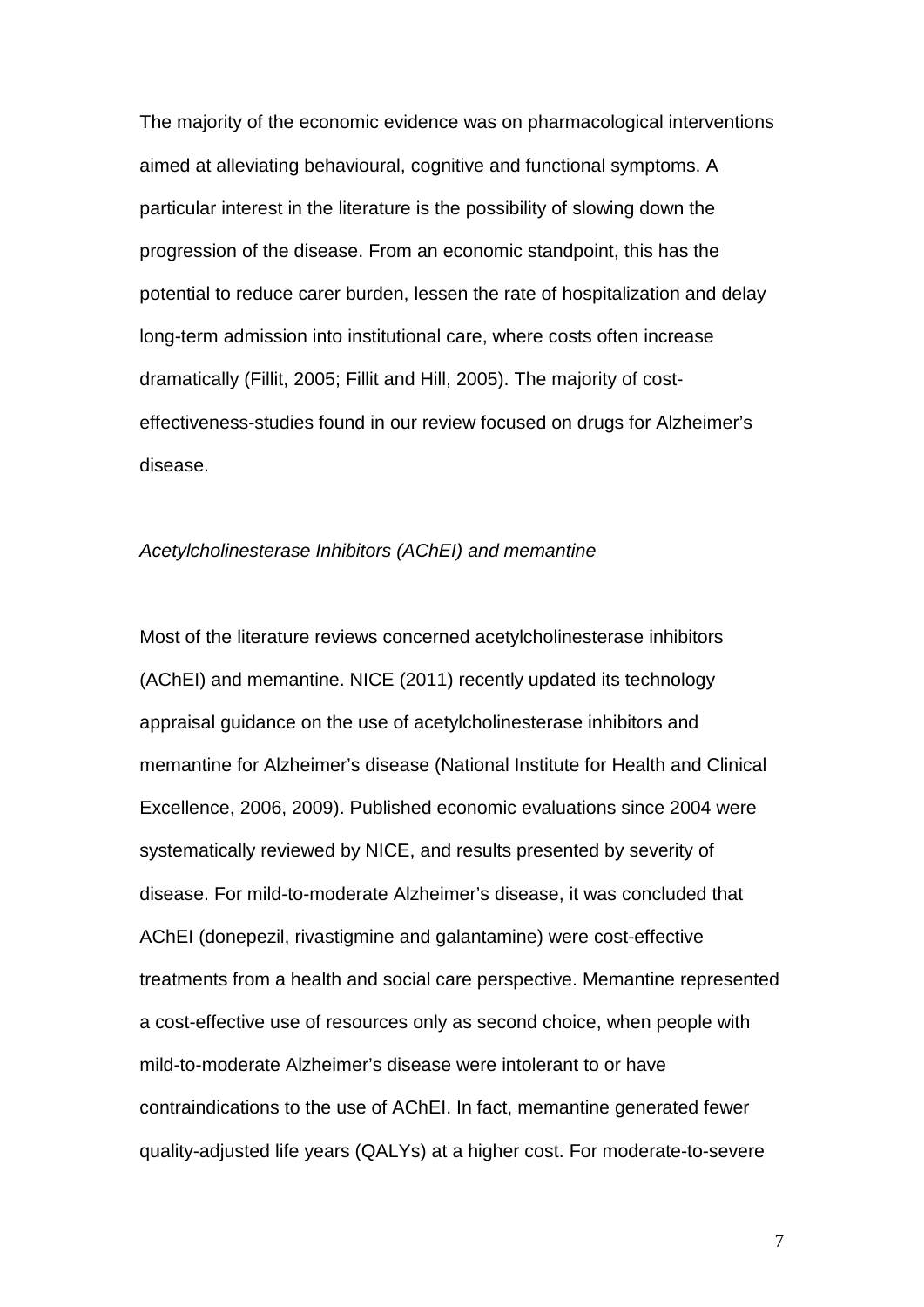Alzheimer's disease, memantine appeared to be the most cost-effective treatment.

Notwithstanding the high quality of the NICE review, these results have a number of limitations. The number of cost-effectiveness studies was relatively small (twelve for AChEI, six for memantine). Second, most of these studies were funded and/or conducted by the manufacturers of the medications, with the attendant potential conflicts of interests. Third, the adaptation of the Assessment of Health Economics in Alzheimer's Disease (AHEAD) model used by the NICE analysts was contested by the original developers of the model because of the limited amount of data available (Getsios *et al.*, 2007). Though the model was based on old data (1988-1999) and collected on a small sample, it was argued by NICE to be using the best available data.

A previous literature review of AChIE and memantine (Cappell *et al.*, 2010) found donepezil and rivastigmine to be cost-effective (from a societal perspective) compared to placebo in mild-to-moderate, and memantine in moderate-to-severe Alzheimer's disease. The authors of this well-conducted independent review concluded that this result was largely due to a reduction in dependency and an increase in the proportion of carer time free of caregiving.

Earlier reviews reached slightly different conclusions. For instance, the literature review underpinning the 2006 NICE guideline was unable to reach a conclusion on the cost-effectiveness of AChEI for mild-to-moderate or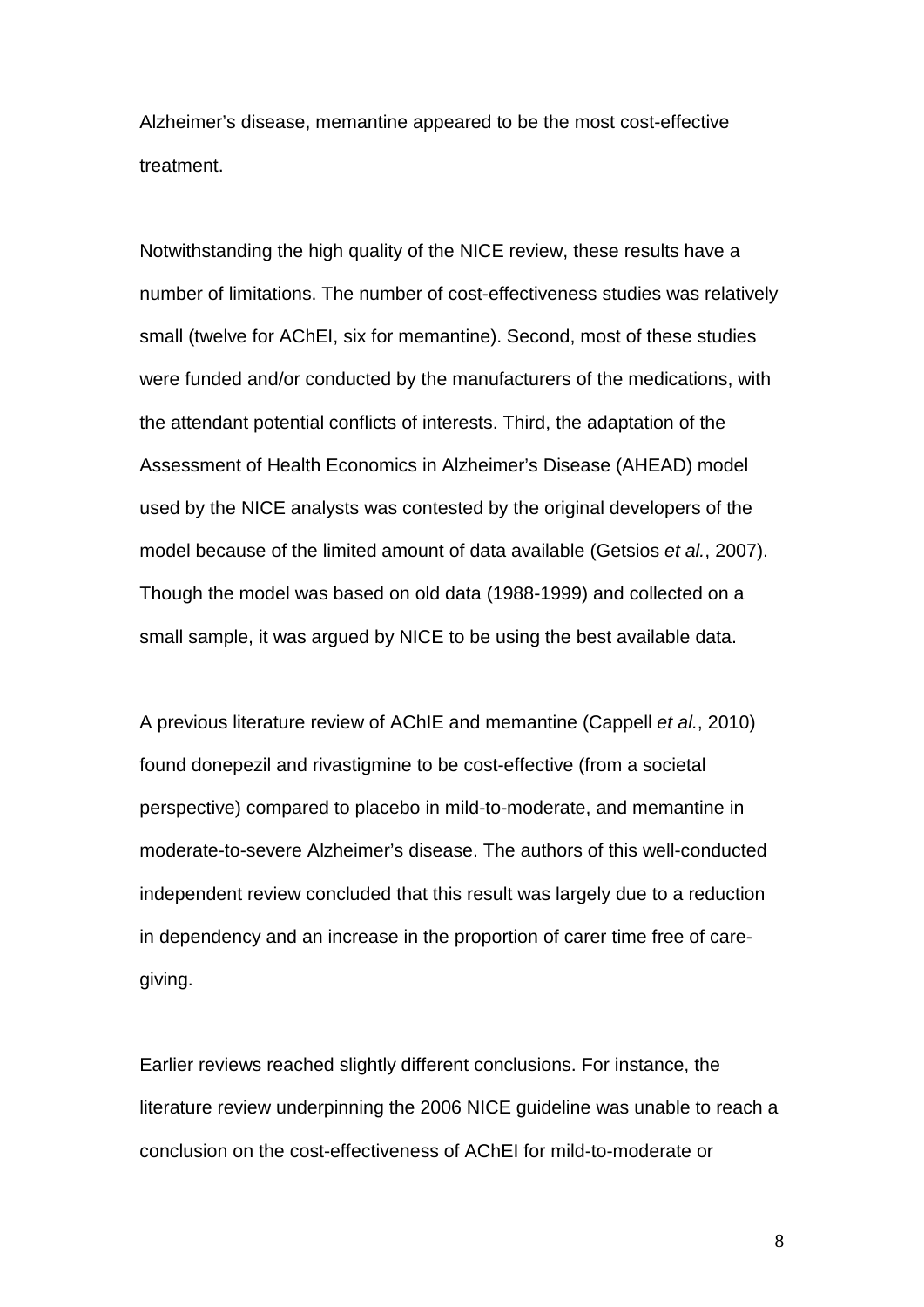memantine for severe Alzheimer's disease (Loveman *et al.*, 2006). The literature review by the Belgian Health Care Knowledge Centre (Hulstaert *et al.*, 2009) was similarly cautious due to the quality of available studies. These authors argued that health benefits were often gauged by cognition and not as functional abilities, which they averred were pivotal in the decision to admit someone to institutional care. Hulstaert *et al.* also highlighted that the difference in outcome and cost measures across studies made it difficult to pool evidence. They also made the well-known point that it is hard to generalise the cost-effectiveness results of a study conducted in one country to the context of another. Finally, they noted the pervasive lack of long-term data. These same weaknesses were highlighted by Geldmacher (2008) in their brief review.

#### *Antipsychotic medications*

Antipsychotic medications were recommended in the recent NICE-SCIE guidelines for treating non-cognitive symptoms in Alzheimer's disease, vascular dementia, mixed dementia or dementia with Lewy Bodies with severe non-cognitive symptoms, but only after an individual risk-benefit assessment due to the possible increased risk of cerebrovascular events (NICE-SCIE, 2011). We found no literature reviews on the cost-effectiveness of antipsychotic drugs in Alzheimer's disease. A single study based on a Markov model concluded that olanzapine was cost-effective compared to doing nothing for the treatment of agitation and psychosis in communitydwelling individuals with Alzheimer's disease in the United States (Kirbach *et*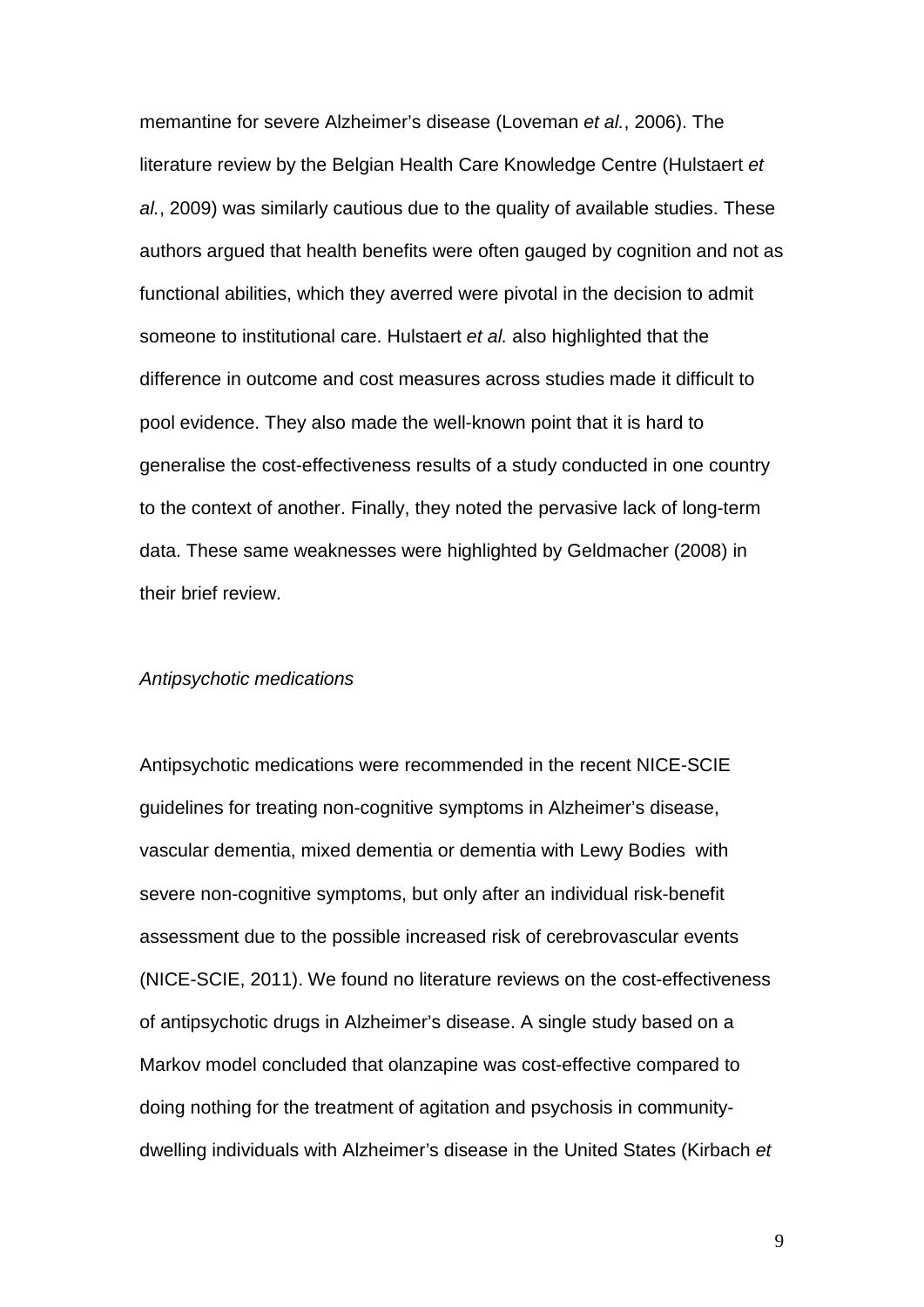*al.*, 2008). Conversely, a randomized controlled trial found that secondgeneration antipsychotics (olanzapine, quetiapine, risperidone) analysed as a group were *not* cost-effective compared to placebo for treating agitation, psychosis and aggression in community-dwelling individuals with Alzheimer's disease in the United States (Rosenheck *et al.*, 2007). This well-conducted American study (CATIE-D) found that, while health benefits were equivalent, health costs were significantly lower in the placebo group. However, the short follow-up of 9 months did not allow examination of long-term outcomes or costs (e.g., stemming from side-effects or longer-term delays to institutionalisation).

Non-pharmacological interventions for individuals with dementia

We found little economic evidence on non-pharmacological interventions for individuals with dementia. The evidence can be grouped by intervention type: group-based cognitive stimulation, physical exercises programmes and tailored activity programmes.

#### *Cognitive stimulation therapy (CST)*

Cognitive stimulation therapy (CST) offers 'activities involving cognitive processing; usually in a social context and often group-based, with an emphasis on enjoyment of activities' (NICE-SCIE, 2011, p.49). CST has been shown to be effective as primary prevention for older people with good cognitive functioning and as secondary prevention for older people with mild-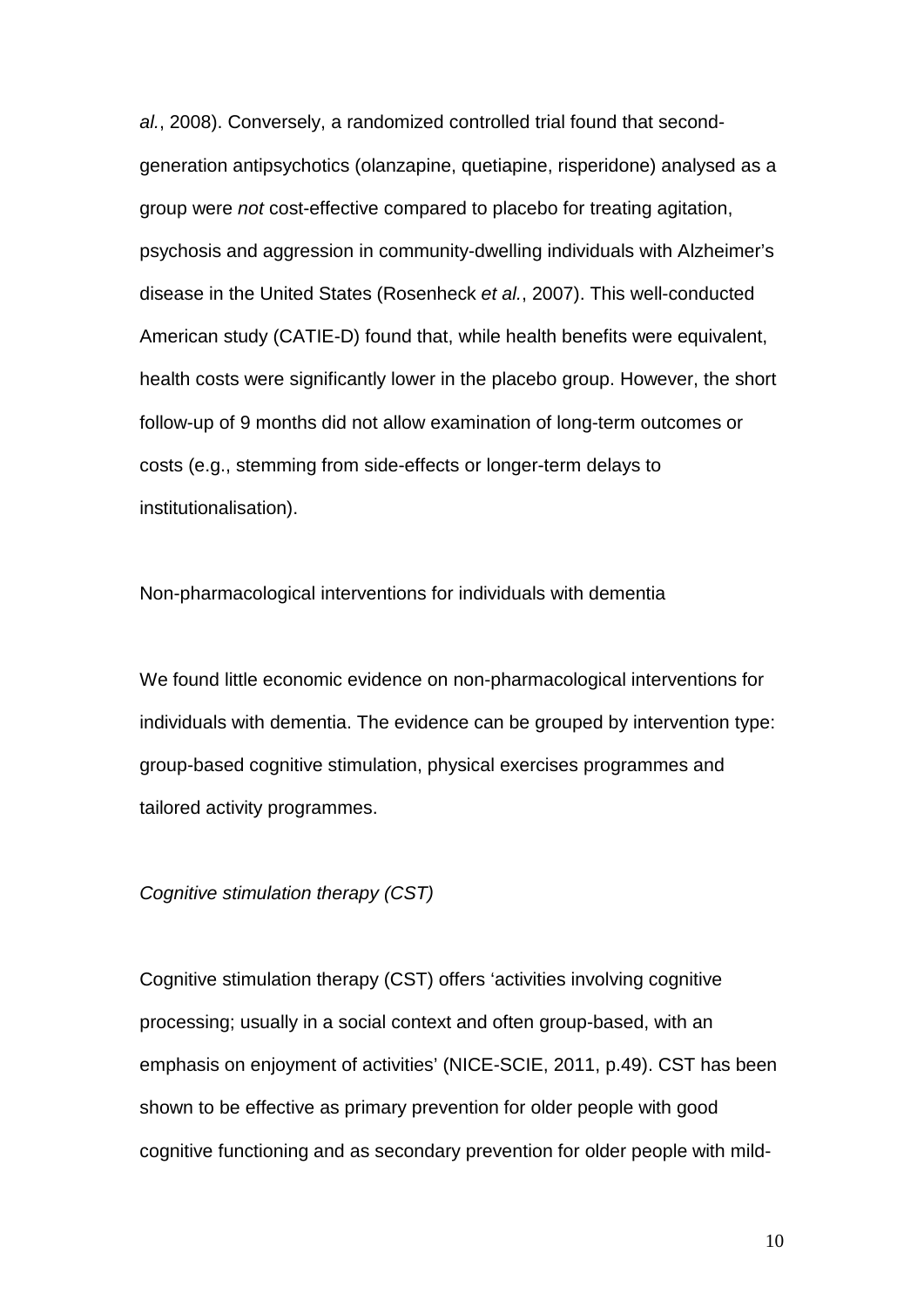to-moderate dementia (Medical Advisory Secretariat, 2008). Literature reviews by the Ministry of Health and Long-Term Care in Ontario (Medical Advisory Secretariat, 2008) and the Belgian Health Care Knowledge Centre (Hulstaert *et al.*, 2009) identified only one randomized controlled trial evaluating the cost-effectiveness of a CST programme as secondary prevention (Knapp *et al.*, 2006). In this English study, CST was offered to people with mild-to-moderate dementia in group sessions run in care homes and day centres twice a week for eight weeks. The sessions focused on senses, remembering the past, people and objects, and everyday practical issues. The authors concluded that CST had the potential to be more costeffective than usual care and support through its effects on cognition and quality of life. Costs for people receiving CST were not significantly higher than costs for usual care. However, findings were weakened by the small sample (91 intervention group, 70 control) and the short follow-up period (8 weeks, and so long-term outcomes are not known. Only people with mild-tomoderate dementia living in care homes or attending day centres were included, which makes it hard to generalise the results to other severity levels or settings. In addition, social interaction between group participants could have generated the positive outcomes rather than the CST itself. No economic evaluation was found for CST as primary prevention intervention (Medical Advisory Secretariat, 2008).

*Physical exercise programmes*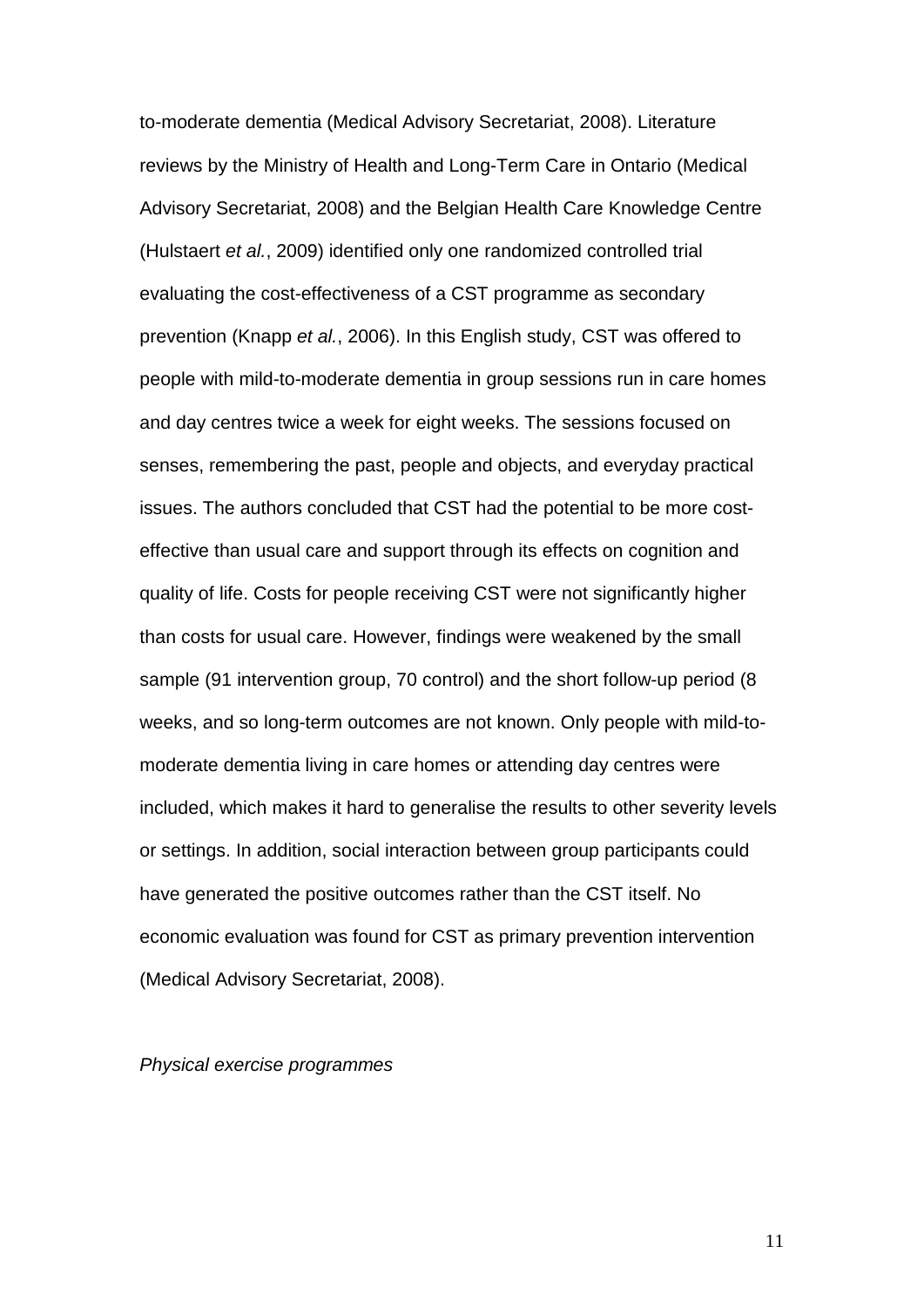Physical exercise programmes have been shown to be effective as primary prevention measures for older people with good cognitive functioning and as secondary prevention for older people with mild-to-moderate dementia (Medical Advisory Secretariat, 2008; Forbes *et al*., 2008). They have the potential to delay onset or slow dementia progression. They are recommended in England and Wales as part of a care plan to promote and maintain independence for people with dementia (NICE-SCIE, 2011). No economic evidence was found.

# *Tailored activity programme (TAP)*

The tailored activity programme approach (TAP) is a home-based intervention consisting of eight sessions (six home contacts and two telephone contacts) of structured occupational therapy over four months, providing individuals with dementia with activities tailored to their cognitive and functional capabilities, and to train carers in the use of those activities. It is organised around three phases: abilities are evaluated by the occupational therapist; then activities are tailored to the capabilities of the individual with dementia and carers are instructed on strategies; and finally, once the activities have been mastered, occupational therapists help to generalise the strategies to other care activities.

A randomised controlled trial conducted in the United States demonstrated the cost-effectiveness of TAP compared to usual treatment (Gitlin *et al.*, 2010), mainly because TAP was able to reduce carer time inputs. However,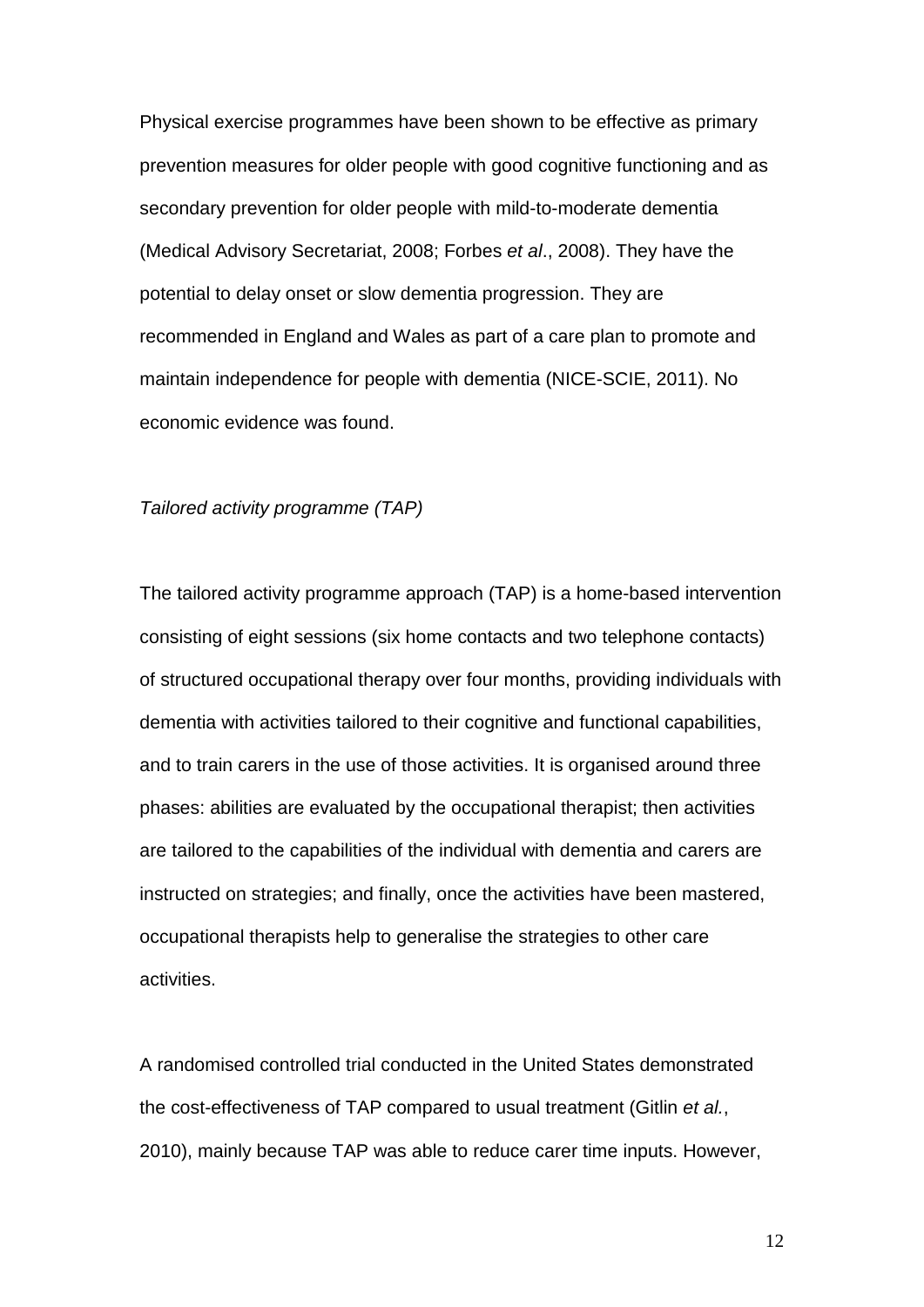the study was unclear on how carers chose to spend the non-caregiving time that was 'released' or whether there were improvements to carer health. Moreover, the sample size was small (60 patient-carer pairs, four of whom dropped out) and there was no collection of data beyond four months.

# *Occupational therapy*

A randomized controlled study in the Netherlands found that occupational therapy at home for community-dwelling people with mild-to-moderate dementia was not only cost-effective but also cost-saving when compared to usual care (Graff *et al.*, 2008). The intervention consisted of ten one-hour sessions at home, delivered over five weeks. The first stage was the evaluation of the severity of an individual's disability and its effects on activities of daily living (ADLs), and the selection of which ADLs to aim to improve. The second stage was the modification of the home and environment, and the teaching of compensatory and environmental strategies. Carers were also trained to use effective supervision. The study found that cost savings mainly accrued as a result of reductions in informal care, and that occupational therapy 'yielded significant and clinically relevant improvements in daily functioning in patients and sense of competence in carers' (Graff *et al.*, 2008, p.7 online). The study has limitations: like many studies in this area, it was not possible to make it double-blind, the follow-up period was short (3 months, and there were questions about representativeness of study participants.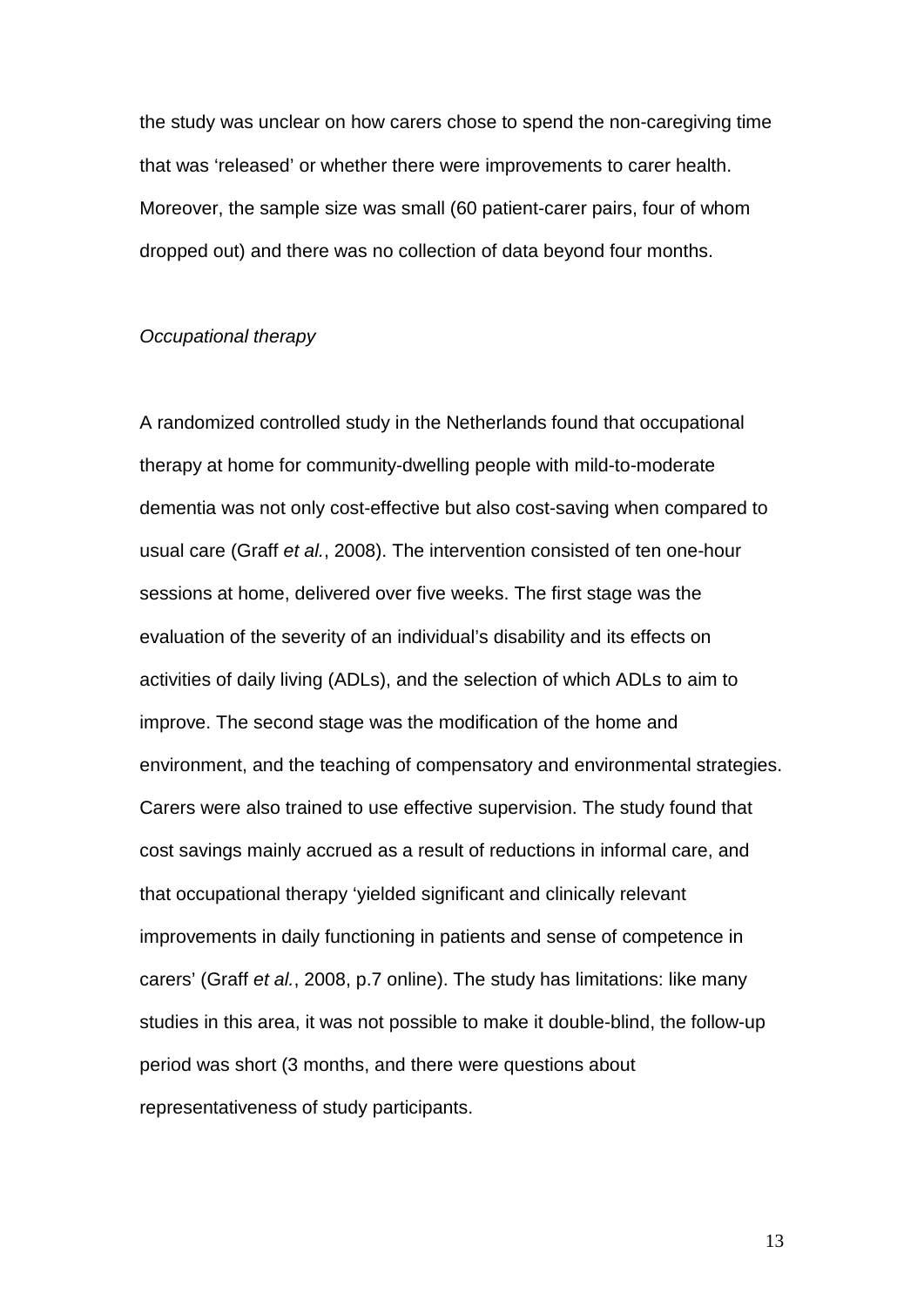# *Positron emission tomography (PET)*

A Belgian study, based on a decision tree design, found that F-fluorodeoxyglucose positron emission tomography (FDG PET) was cost-saving when added to standard diagnostic approaches because it had the potential to delay cognitive decline by allowing the more accurate prescription of medications (Moulin-Romsee *et al.*, 2005).

# *Magnetic resonance imaging (MRI) and neuropsychological testing*

Although there is supportive evidence on clinical effectiveness of magnetic resonance imaging (MRI) and neuropsychological testing for individuals with minor cognitive impairment and mild dementia as diagnostic tools (SBU, 2008), no cost-effectiveness evidence was found (Hulstaert *et al.*, 2009).

# *Wandering*

A systematic literature review of non-pharmacological interventions to prevent wandering in individuals with dementia in comparison to usual care reported no relevant cost-effectiveness studies (Robinson *et al.*, 2006; Robinson *et al.*, 2007).

# *Ginko biloba*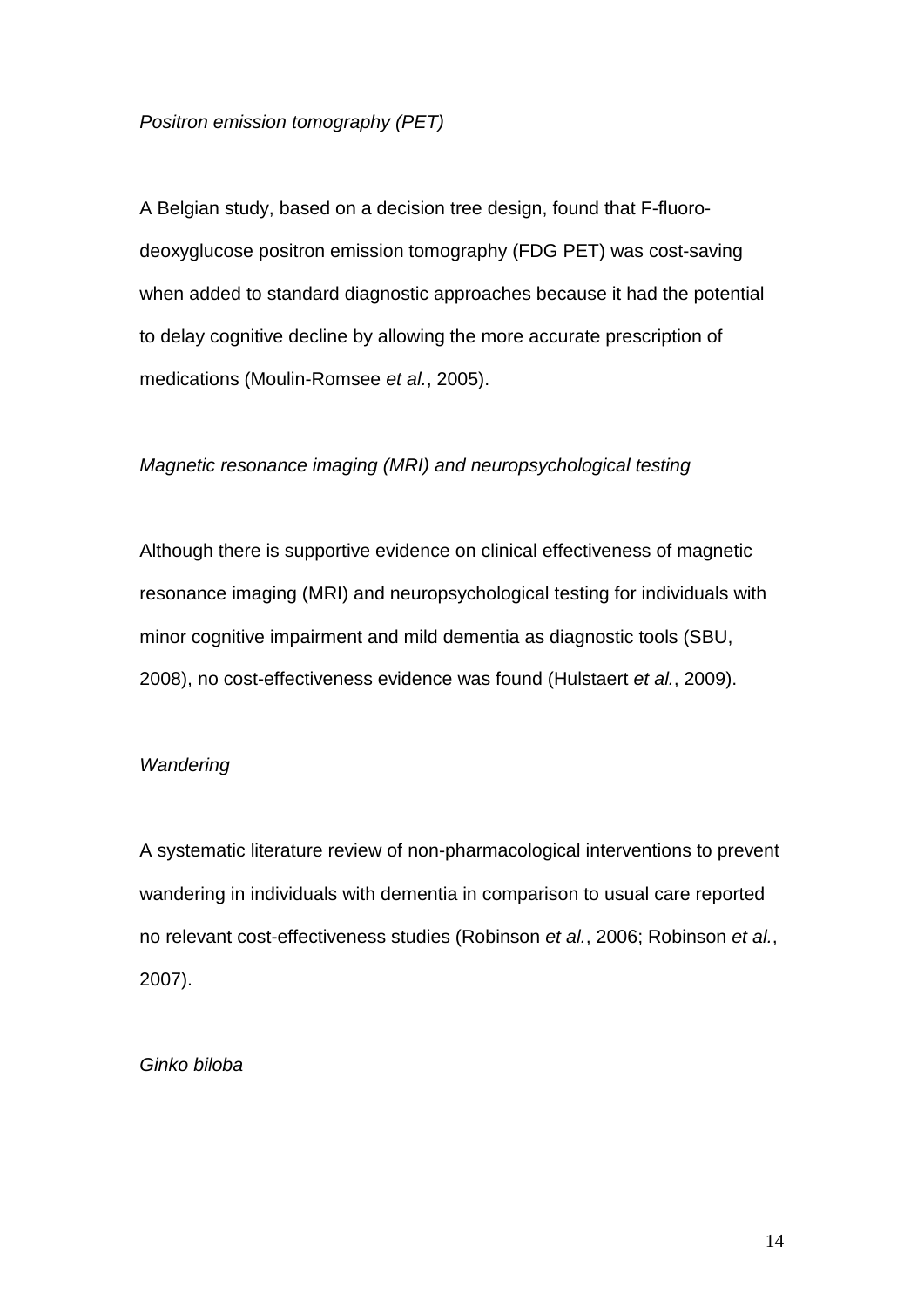No evidence was found on the cost-effectiveness of Ginko biloba as a primary or secondary preventive intervention (Hulstaert *et al.*, 2009).

Interventions targeted on carers

Given the key role that unpaid family and other carers play in supporting people with dementia, a breakdown in that relationship can often lead to short- or long-term admission into a care home or hospital, both of which generate high costs for funding bodies, the family or the person with dementia themselves. We found economic evidence for only two broad types of intervention: respite care and psycho-educational support.

# *Respite care or short-term breaks*

Respite care or short-term breaks may be offered in different forms: day care services, in-home respite services, host-family respite, institutional (overnight) respite services, respite programmes, multi-dimensional carer-support packages and video respite (Arksey *et al.*, 2004). Given this variety it has been hard to draw clear conclusions from the available evidence. A report from the Ministry of Health and Long-term Care in Ontario (Medical Advisory Secretariat, 2008) found only two substantial reviews of the economic literature on respite care: a Cochrane review by Lee and Cameron (2004) and the above-mentioned review by Arksey and colleagues (2004).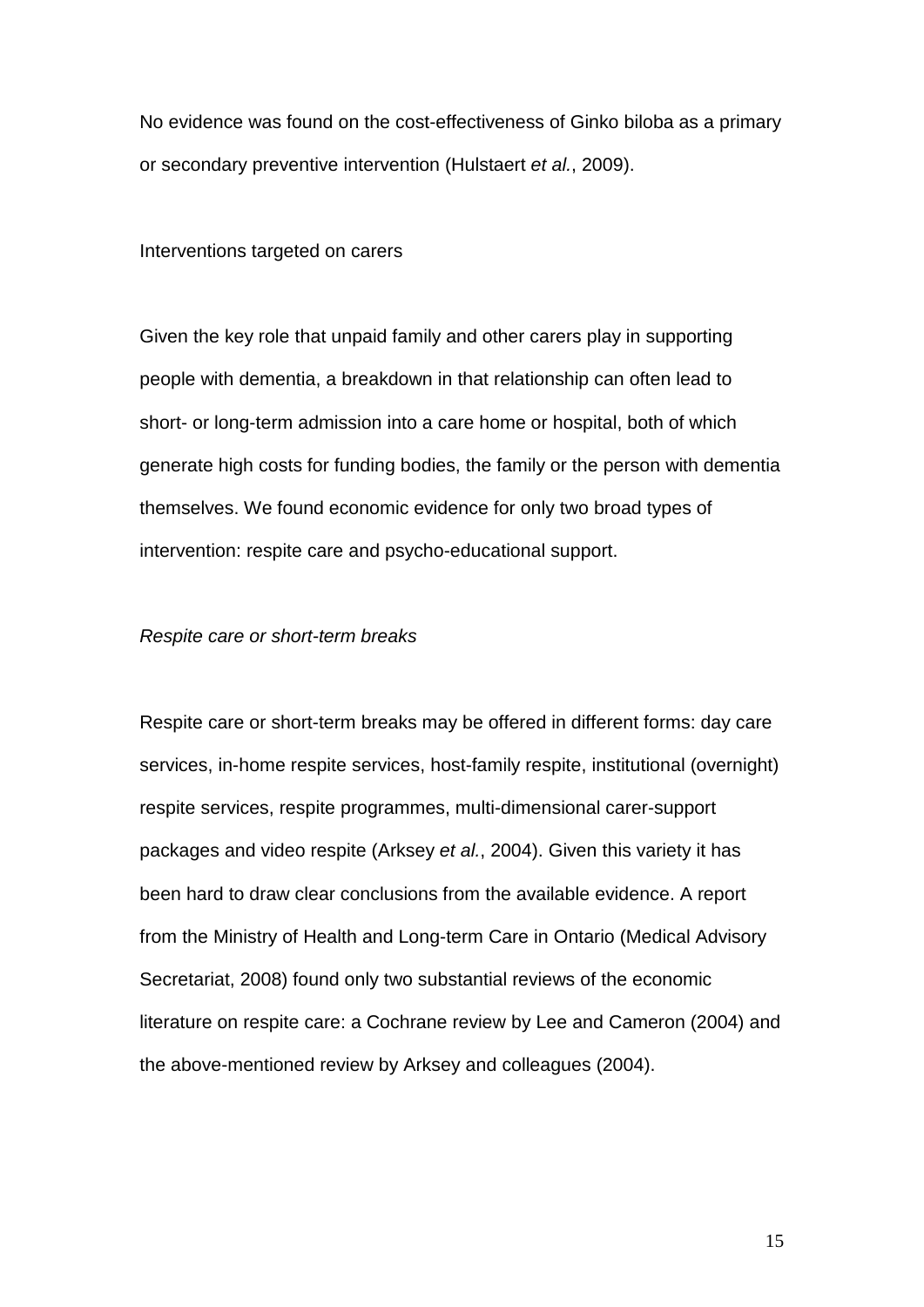In their comprehensive review, Arksey *et al.* (2004) found economic evidence in support of day care. Within the four studies included in their review, two 'suggested that day care might be cost-saving' while the other two 'suggested that day care might provide greater benefits but at a higher cost as compared to standard care. All four studies suggested that the benefits of day care might be similar or greater than those achieved through standard care' (p.52). A Canadian study that examined the cost-effectiveness of multi-dimensional carer-support packages in the 1980s concluded that cost per QALY for the support package was quite favourable compared to other health care interventions (Drummond *et al.*, 1991). No economic evidence was found for in-home respite, host-family respite, institutional or overnight respite, respite programmes or video respite.

#### *Psycho-educational support*

The Belgian Health Care Knowledge Centre identified only two literature reviews on cost-effectiveness of caregiver support (Hulstaert *et al.*, 2009). The first was produced by the Swedish Council on Technology Assessment in Health Care and based on one short-term study and two long-term economic models of non-pharmaceutical interventions for carers (SBU, 2008). Support was broadly defined as programmes of counselling, education, emotional support, and contact provided to carers. No significant change in cost or outcomes was reported when comparison was made to standard care. The second review was produced by NICE in collaboration with SCIE: it reached no conclusion on the cost-effectiveness of interventions for caregivers of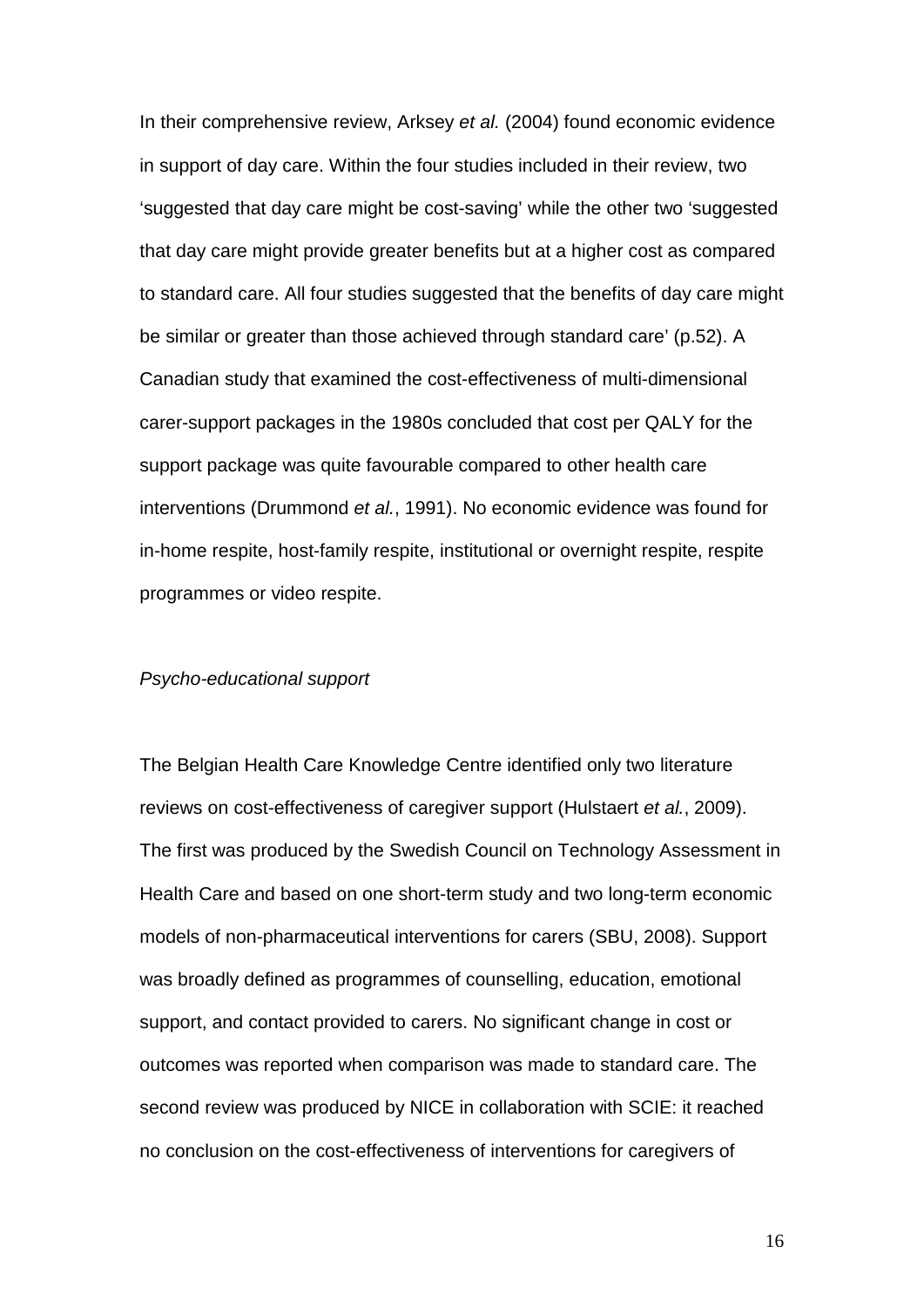individuals with dementia in comparison with usual care, because of the scarcity of evidence and the heterogeneity of the five available economic evaluations (NICE-SCIE, 2006).

#### *Befriending*

Charlesworth *et al.* (2008) evaluated a befriending intervention in which trained befrienders were matched with carers and given one-to-one emotional support in England. Wilson *et al.* (2009) reported the associated costeffectiveness study. The researchers concluded that the befriending intervention was neither effective nor cost-effective compared to standard care.

#### *Psychosocial intervention*

A quasi-experimental study of a psychosocial intervention for family carers in Sweden found that counselling sessions and conversation groups resulted in significant delays in nursing home placements for people with dementia, compared to standard care arrangements (Andren and Elmstahl, 2008). A randomised trial was conducted in the United States, evaluating a multicomponent intervention that included 'modules focusing on information, safety, caregiver health and well-being, and behaviour management for the care recipient' (Nichols *et al.*, 2008, p.3 online). Twelve individual sessions were delivered in the caregivers' home (nine sessions) and through telephone (three sessions), and supplemented by five telephone-administered support-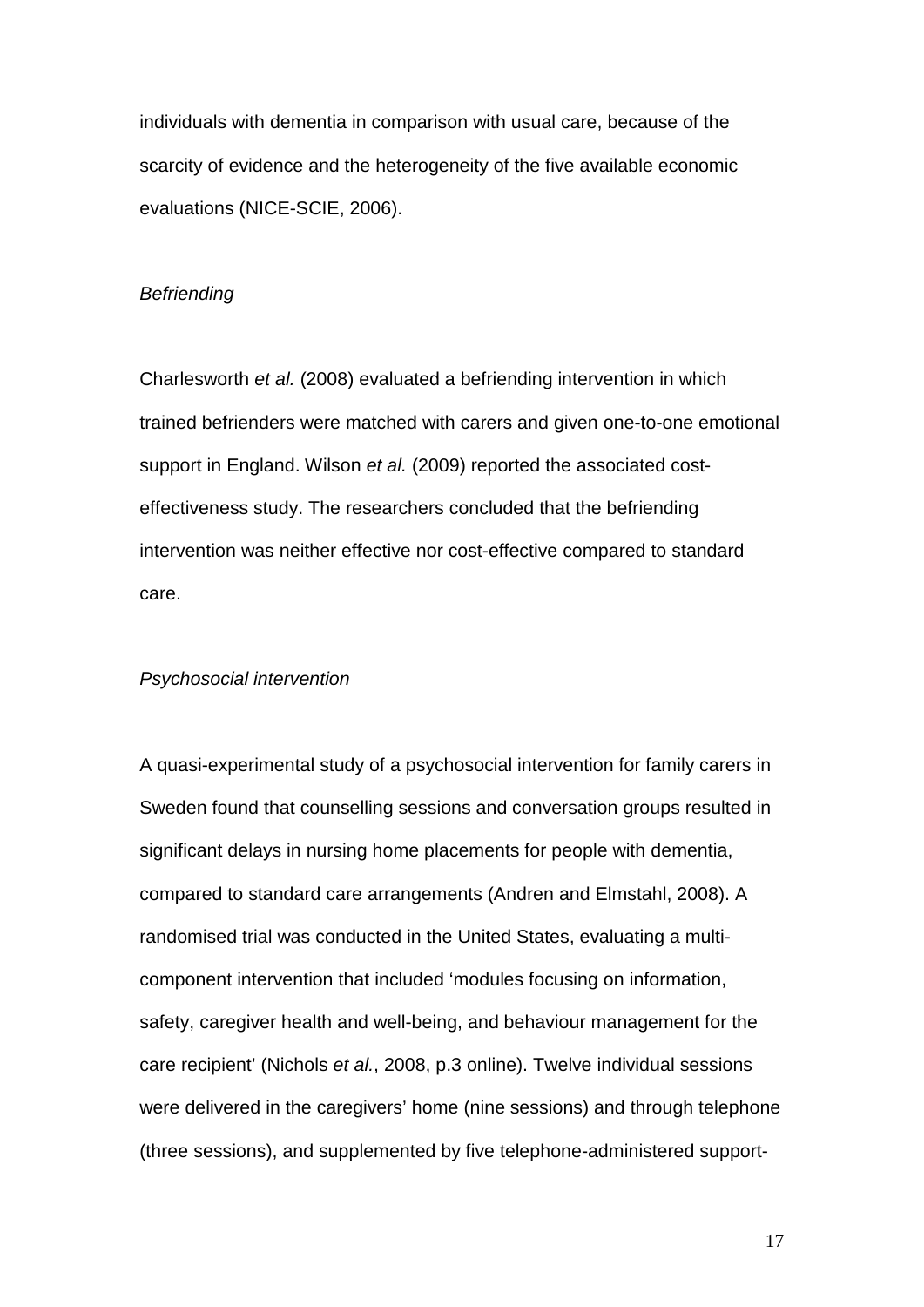group sessions of five or six careers. The study highlighted a significant difference in care-giving hours, each additional hour of care-free time for carers costing just under \$5 per day or an extra \$893 over the 6-month period. However, the authors highlighted the short duration of their study (6 months) compared to the Brodaty and Peters (1991) study in Australia that demonstrated cost-savings over 39 months from a multi-component residential training programme for carers.

#### Organization of care and support

Research on the organisation of care and support which has included economic evaluation has concentrated on three main areas: direct payments, care management, and coordinated responses to co-morbidity.

#### *Direct payments*

Direct payments transfer social care funding to service users, who then have the opportunity to spend their budgets on a range of services to meet their personal (care) needs. Variants of direct payments have been tried in different countries as individual budgets, self-directed support, personal budgets, and personal health budgets.

There is no evidence on the economic impacts of direct payments or personal budgets specifically for people with dementia. The only well-conducted economic evaluations for older people – one in England and one in Germany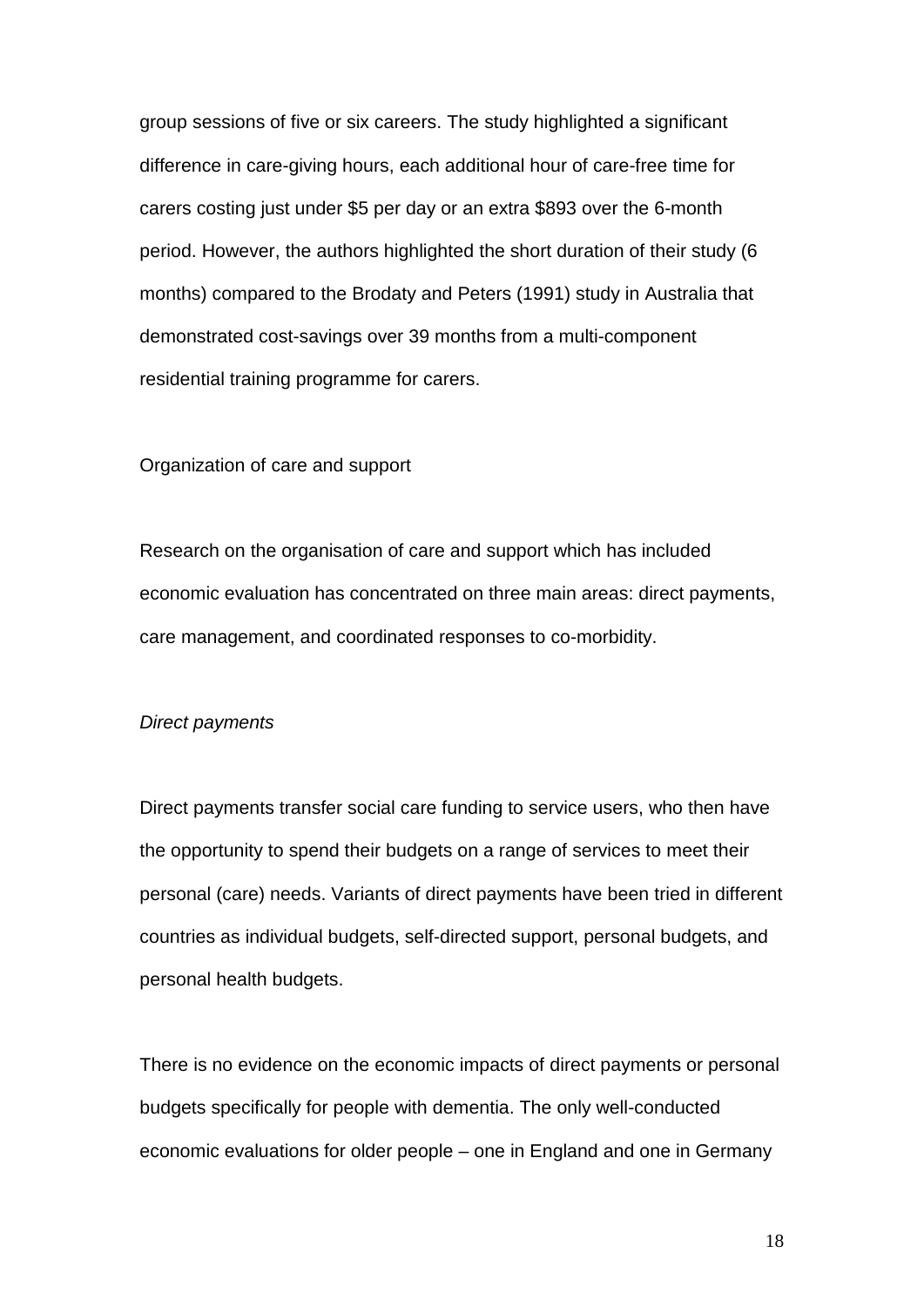– do not offer especially encouraging support for this organisational arrangement. In Germany, Arntz and Thomsen (2011) concluded that cash payments crowded-out informal care activity, and did not appear to be costeffective. In England, the evaluation of the individual budgets pilot programme showed that costs were no different compared to standard care arrangements for older people with individual budgets, but outcomes were marginally worse (Glendinning *et al.*, 2006). However, the evaluation period of six months may have been too short to show expected better outcomes over time. Analysis of the impacts of individual budgets on carers of older people suggested better outcomes at equivalent costs, compared to standard care and support arrangements (Glendinning *et al.*, 2009).

#### *Care management*

One review of cost-effectiveness of community-based care management (case management or coordinated care/case management) for individuals suffering from dementia and their carers was found (Pimouguet *et al.*, 2010). Only three randomized controlled studies conducting an economic analysis of case management programmes for people with dementia were identified by those reviewers. Pimouguet *et al*. interpreted the evidence as not indicating cost-effectiveness, due to the dearth of studies and heterogeneity of the populations studied, but our reading of the evidence is different. Notwithstanding the scarcity of robust studies, there are a few other wellconducted studies that demonstrate the impact of care management arrangements on delayed institutionalisation, *implying* economic pay-offs in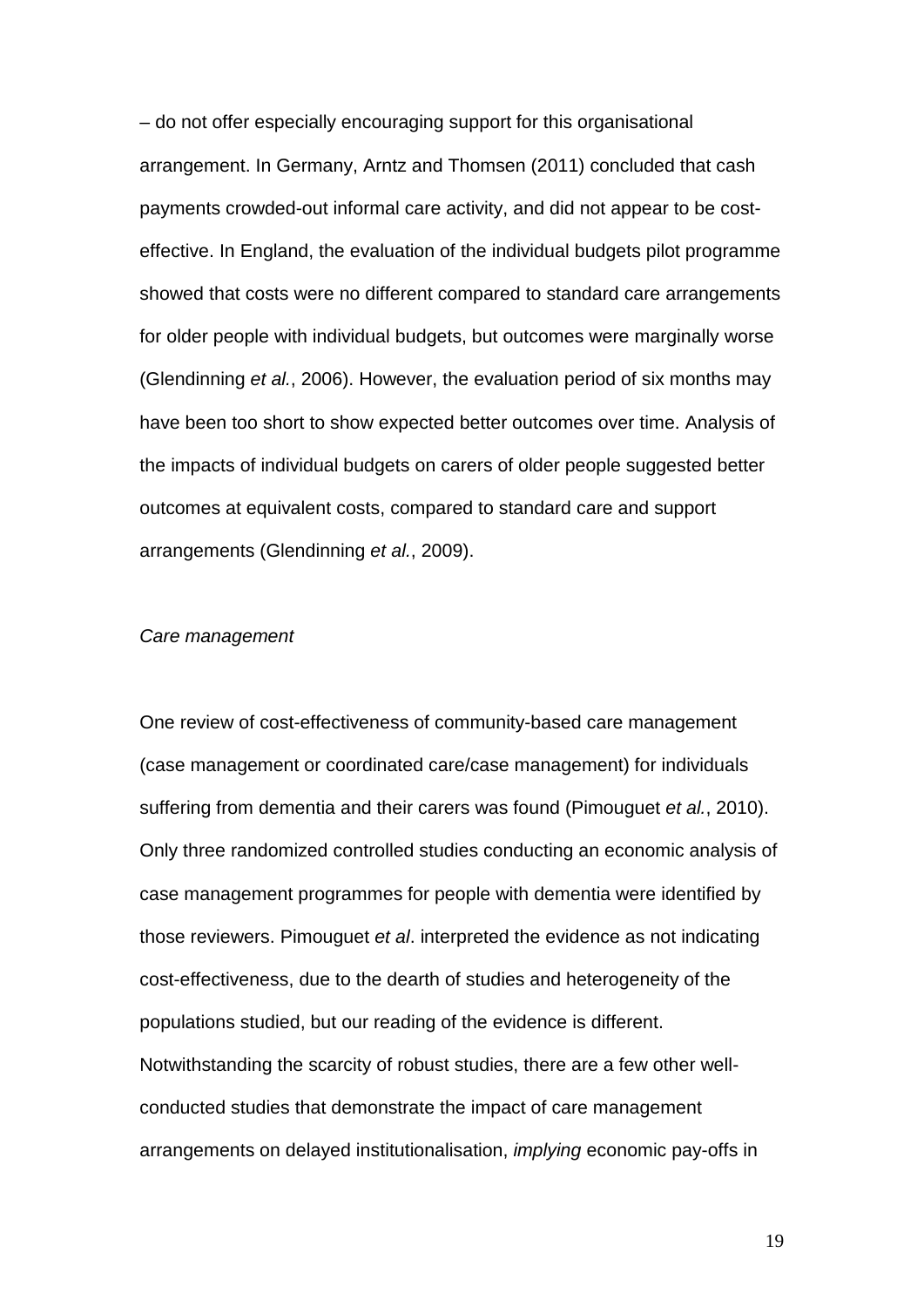the United States (Mittelman *et al.,* 2006; Brodaty *et al*., 2009), in China (Chien and Lee, 2008) and in Australia and England (Brodaty *et al*., 2009).

One study evaluated the cost of a coordinated care management intervention for people with dementia living on community settings in the United States (Duru *et al.*, 2009). Patients with dementia were assigned a care manager responsible for assessing problems at home and then to reassess them every six months, developing a care plan, and referring on to primary care and community agencies for specific treatment and care services. While coordinated care management was not cost-saving compared to standard care, it was found to be cost-effective from both payer and social planner perspectives because of improvements in patient and carer outcomes, and in dementia care quality.

# *Management of co-morbidity*

Individuals with dementia have an elevated risk of co-morbid conditions (Duthie *et al.*, 2011), and hence could require more medical or social care. An American study showed the higher costs compared with matched individuals without dementia (Kuo *et al.*, 2008). The most prevalent co-morbidities were psychiatric conditions (depressive, bipolar and delusional disorders), ischemic or unspecified stroke, and hip fractures/dislocations. For example, psychiatric conditions were five times more prevalent among people with Alzheimer's disease than matched controls, and costs were 1.5 times higher (and even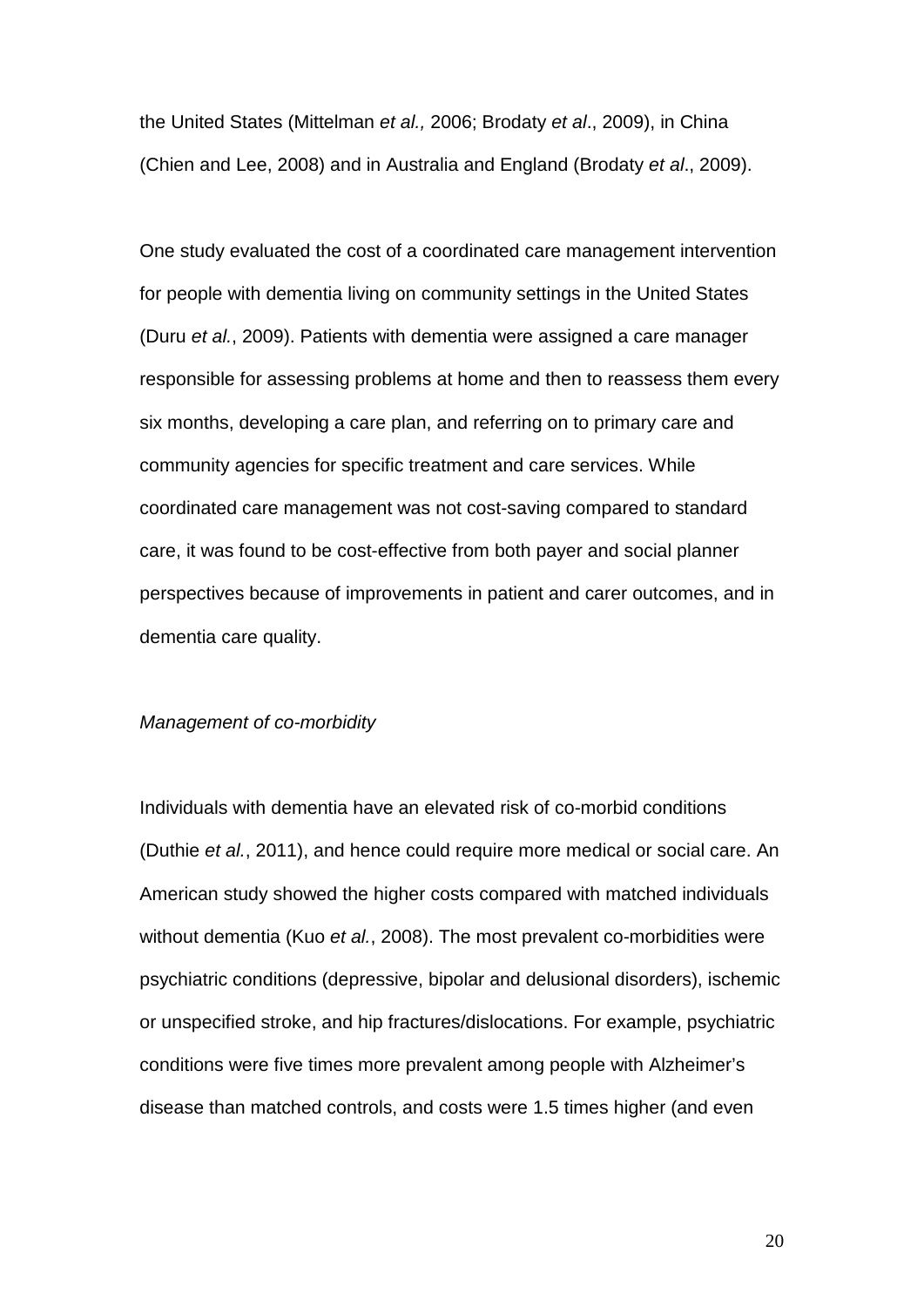this was an under-estimate due to the inclusion only of costs recorded in the Medicare database and medical and pharmaceutical claims).

In the UK, it has been suggested that a quarter of acute NHS hospital beds are occupied by people with dementia (Alzheimer's Society, 2009). The dementia hospital research in the UK (DEMHOS) highlighted the main causes of hospitalization in individuals with dementia as falls (14%), broken/fractured hip (12%), urine infection (9%), chest infection (7%) and stroke (7%). Hospital stays were longer for people with dementia than for other patients, with expected higher costs. Another English study carried out for the National Audit Office found that earlier discharge and better management of hip fracture in demented patients could save between £64 million and £102 million a year in England (Henderson *et al*., 2007; and National Audit Office, 2007).

# **Discussion**

#### Summary findings

Our literature review synthesised the economic evidence on dementia care. There is more cost-effectiveness evidence on pharmacological therapies than for any other types of intervention, with the largest collection of evidence relating to acetylcholinesterase inhibitors (AChIE) and memantine. In particular, AChIE for mild-to-moderate disease and memantine for moderateto-severe disease were found to be cost-effective. The much smaller body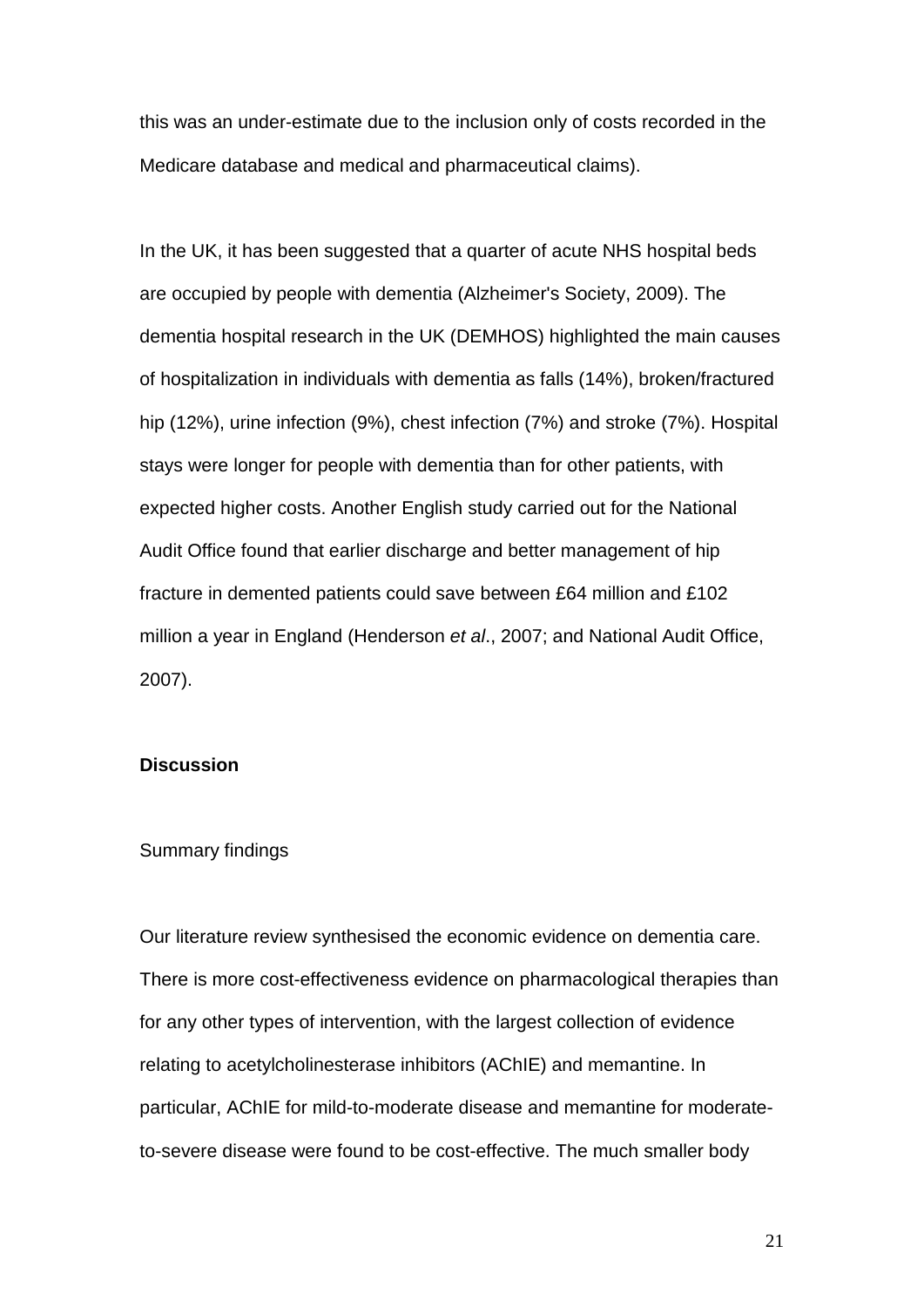evidence on non-pharmacological treatments (cognitive stimulation therapy, tailored activity programme and occupational therapy) was harder to interpret.

Evidence on support for family and other unpaid carers was limited and confined to a narrow range of options: day care, psycho-educational interventions and befriending. Similarly, there was little cost-effectiveness evidence on strategies to alter the organisation of care and support: some evidence on direct payments and some on care/case management. Evidence in the latter area suggested long-term cost-effectiveness. The small body of evidence on management of co-morbidity in people with dementia pointed to potentially sizeable savings and cost-effectiveness gains.

No evidence were found on primary prevention of dementia or action to delay its onset, and on end-of-life care for people with dementia except for one study of costs (McCrone, 2009).

# *Limitations*

While database searches covered all countries, websites searches were confined to the United Kingdom. Although we did not expect to find many studies from governmental and non-governmental websites in other countries, we were unable to check. Second, the quality of some literature reviews found was low and none of presented findings was supported by meta-analysis due to the paucity and heterogeneity of available studies. Third, for the same reason we were unable to perform a meta-analysis on included studies.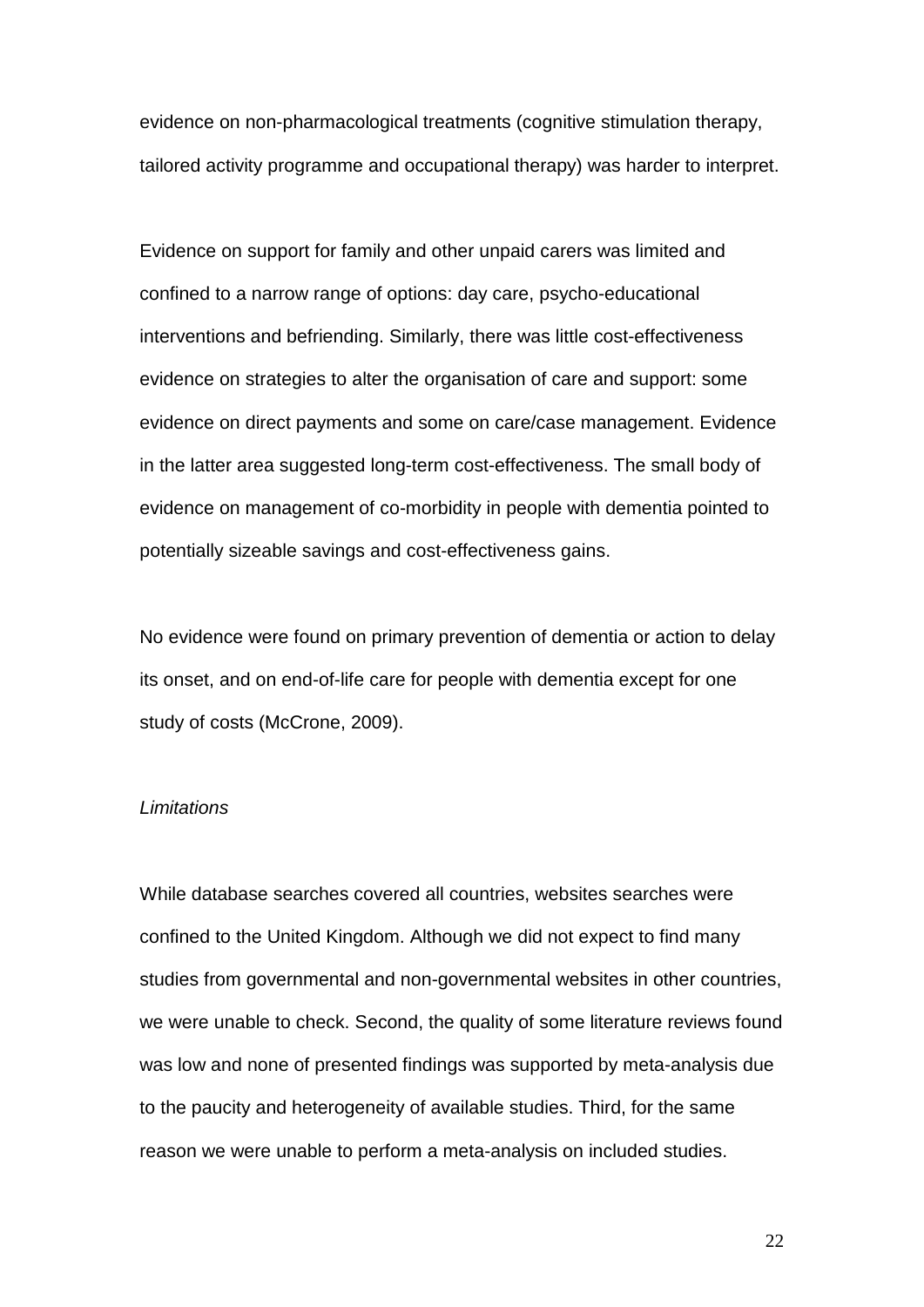#### *Barriers to achieving cost-effectiveness*

From this review we can identify a number of barriers to achieving better value for money in dementia care. One obvious barrier is the scarcity and low methodological quality of the available studies, making it difficult to draw conclusions with confidence. Among those limitations is the short time frame adopted for measuring most outcomes and costs.

Second, generalisation from the available evidence is hindered by both the heterogeneity of the populations studied (in terms of severity, co-morbidity, care settings) and familiar inter-country differences in organisation, funding and incentives in health and social care systems.

Third, many studies adopt a narrow perspective when measuring cost, looking only at health care. Given the pivotal roles of family and other carers in dementia care, a broader societal perspective is generally needed if decisionmakers are to understand the wide range of potential economic impacts, including the opportunity costs of carer inputs and the impacts of caring on their own health and wellbeing.

Fourth, even when robust evidence is available and relevant, there is an apparent reluctance to implement it by adjusting the treatment, care and support offered. For instance, even though cognitive stimulation therapy is supported by fairly good effectiveness and cost-effectiveness evidence, albeit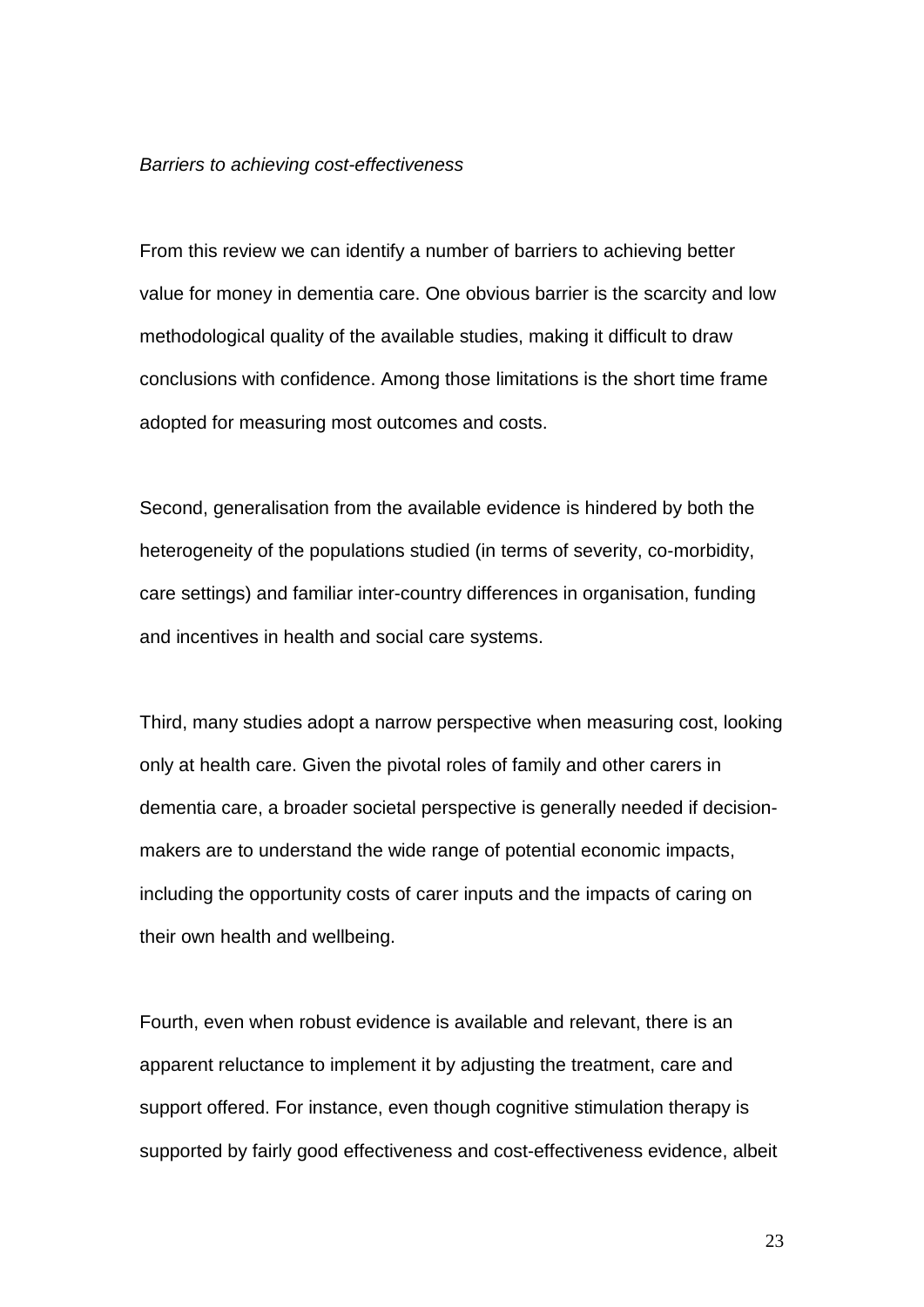over relatively short periods, only 10% of the primary care trusts and mental health trusts in England is commissioning or delivering such therapy (data from a FOI request sent to Trusts and passed on to us).

Fifth, while people with dementia usually experience deteriorations in both health and capacity for self-care, and hence need both health and social care support, these services are often delivered by different providers and funded from different budgets, and poor coordination – most damagingly in the form of cost-shifting and 'problem-dumping' – will be a source of inefficiency. The need for better coordination is heightened at a time of macroeconomic austerity – with attendant budget cuts – but is arguably harder to achieve in such a context. Some form of self-directed care, for example personal budgets held by carers, might offer a solution to this 'silo budget' problem.

#### **Funding support**

The work described in this paper was part-funded by the Alzheimer's Society, but all views expressed are those of the authors.

# **Conflict of interest**

None

# **Acknowledgements**

This paper benefitted from comments from the Alzheimer's Society.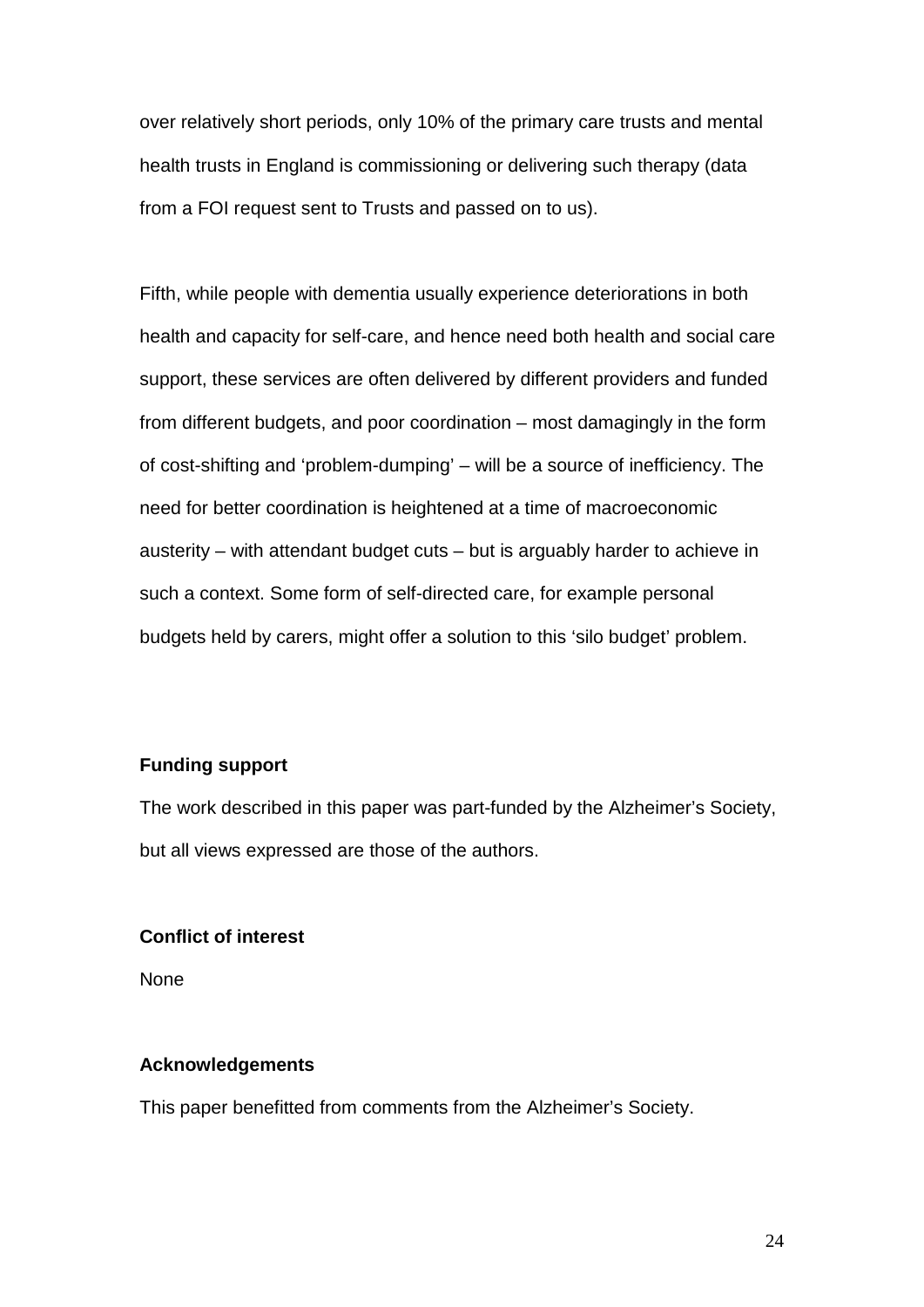# **References**

Alzheimer's Society. 2009. *Counting the cost. Caring for people with dementia on hospital wards.* Alzheimer's Society: London, UK.

Andren S, Elmstahl S. 2008. Effective psychosocial intervention for family caregivers lengthens time elapsed before nursing home placement of individuals with dementia: a five-year follow-up study. *Int Psychogeriatr* **20**(6): 1177-1192.

Arksey H, Jackson K, Crouchert K, Weatherly H, Golder S, Hare P, Newbronner E, Baldwin S. 2004. *Review of respite services and short-term breaks for carers for people with dementia*. National Coordinating Centre for the Service Delivery and Organisation (NCCSDO): London, UK.

Arntz M, Thomsen SL. 2011. Crowding Out Informal Care? Evidence from a Field Experiment in Germany. *Oxford Bulletin of Economics and Statistics,*  **73**(3), 398-427.

Brodaty H, Mittelman M, Gibson L, Seeher K, Burns A. 2009. The effects of counselling spouse caregivers of people with Alzheimer disease taking donepezil and of country of residence on rates of admission to nursing homes and mortality. *Am J Geriatr Psychiatry* **17**: 734-43.

Brodaty H, Peters K. 1991. Cost-effectiveness of a training program for dementia carers. *Int Psychogeriatr* **3**(1): 11–22.

Cappell J, Herrmann N, Cornish S, Lanctot KL. 2010. The pharmacoeconomics of cognitive enhancers in moderate to severe Alzheimer's disease. *CNS Drugs* **24**(11): 909-927.

Charlesworth G, Shepstone L, Wilson E, Thalanany M, Mugford M, Poland F. 2008. Does befriending by trained lay workers improve psychological wellbeing and quality of life for carers of people with dementia, and at what cost? A randomised controlled trial. *Health Technol Assess* **12iii**(v-ix): 1-78.

Chien WT and Lee YM. 2008. A disease management program for families of persons in Hong Kong with dementia. *Psychiatric Services* **59**: 433-6.

Comas-Herrera A, Wittenberg R, Pickard L, Knapp M. 2007. Cognitive impairment in older people: the implications for future demand for long-term care services and their costs. *Int J Geriatr Psychiatry* **22**(10): 1037-1045.

Drummond M, Mohide E, Tew M, Streiner D, Pringle D, Gilbert J. 1991. Economic evaluation of a support programme for caregivers of demented elderly. *International Journal of Technology Assessment in Health Care* **7**(2): 209–19.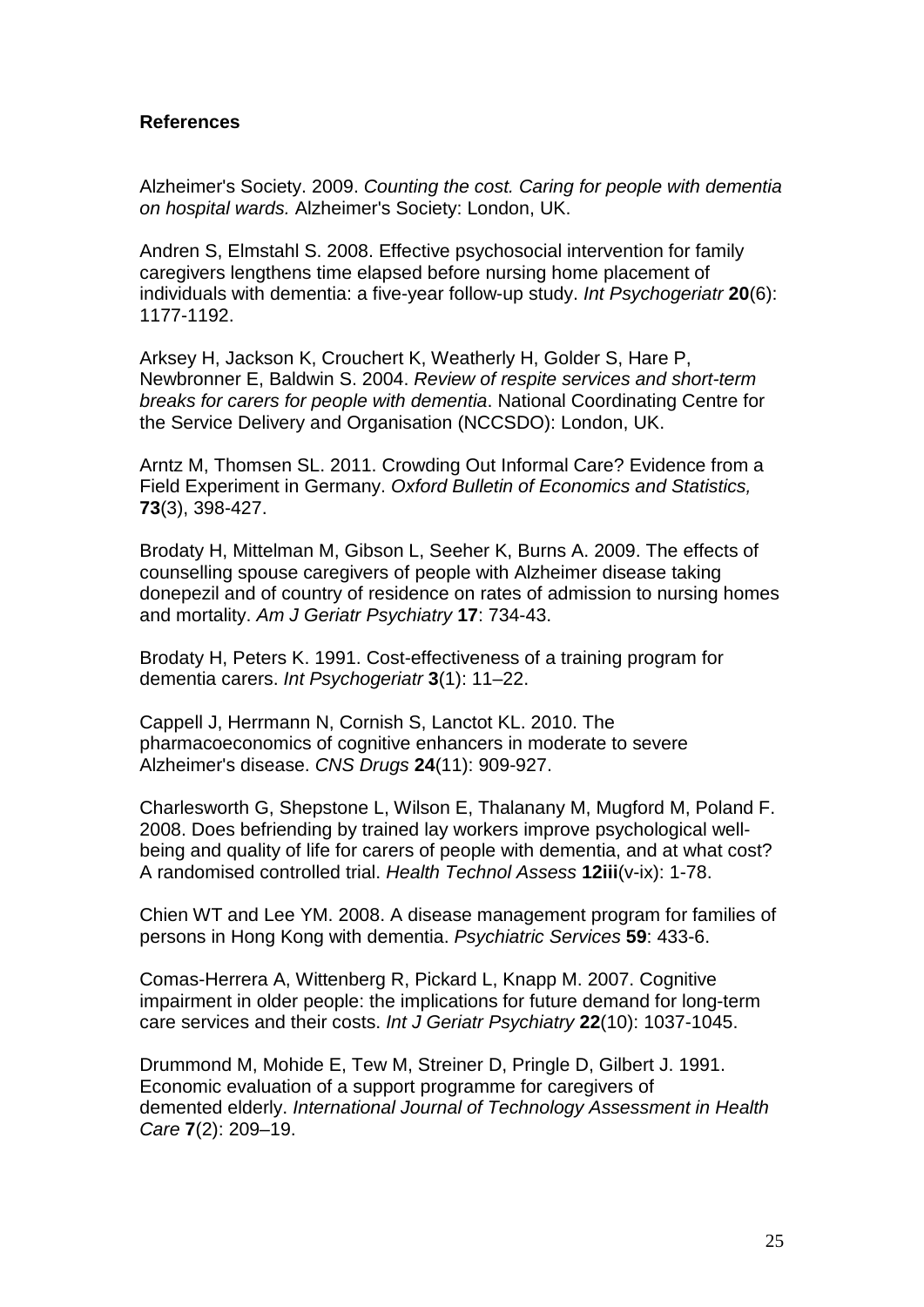Duru OK, Ettner SL, Vassar SD, Chodosh J, Vickrey BG. 2009. Cost evaluation of a coordinated care management intervention for dementia. *Am J Manag Care* **15**(8): 521-528.

Duthie A, Chew D, Soiza RL. 2011. Non-psychiatric comorbidity associated with Alzheimer's disease. *QJM* July 18: doi:10.1093/qjmed/hcr118.

Fillit H. 2005. Cost consequences and cost benefits of treating patients with moderate to severe Alzheimer disease. *Neurology* **65**(6): S31-S33.

Fillit H, Hill J. 2005. Economics of dementia and pharmacoeconomics of dementia therapy. *Am J Geriatr Pharmacother* **3**(1): 39-49.

Forbes D, Forbes S, Morgan DG, Markle-Reid M, Wood J, Culum I. 2008. Physical activity programs for persons with dementia. *Cochrane Database of Syst Rev* **16**(3): CD006489.

Geldmacher DS. 2008. Cost-effectiveness of drug therapies for Alzheimer's disease: A brief review. *Neuropsychiatr Dis Treat* **4**(3): 549-555.

Getsios D, Migliaccio-Walle K, Caro JJ. 2007. NICE cost-effectiveness appraisal of cholinesterase inhibitors: was the right question posed? Were the best tools used? *Pharmacoeconomics* **25**(12): 997-1006.

Gitlin LN, Hodgson N, Jutkowitz E, Pizzi L. 2010. The cost-effectiveness of a nonpharmacologic intervention for individuals with dementia and family caregivers: The tailored activity program. *Am J Geriatr Psychiatry* **18**(6): 510- 519.

[Glendinning C,](http://php.york.ac.uk/inst/spru/profiles/cg.php) [Arksey H,](http://php.york.ac.uk/inst/spru/profiles/ha.php) Jones K, [Moran N,](http://php.york.ac.uk/inst/spru/profiles/nm.php) Netten A, [Rabiee P.](http://php.york.ac.uk/inst/spru/profiles/pr.php) 2009. *Individual Budgets Pilot Projects: Impact and outcomes for carers.* Social Policy Research Unit, University of York: York, United Kingdom.

Glendinning C, Challis D, Fernandez JL, Knapp M, Jones K, Manthorpe J, Netten A, Stevens M, Wilberforce M. 2006. Evaluating the individual budget pilot projects. *J Care Serv Manag* **1**(2): 123–128.

Graff MJ, Adang EM, Vernooij-Dassen MJ, Dekker J, Jonsson L, Thijssen M, Hoefnagels WH, Rikkert MG. 2008. Community occupational therapy for older patients with dementia and their care givers: cost effectiveness study. *Br Med J* **336**(7636): 134-138.

Henderson C, Malley J, Knapp M. 2007. *Maintaining Good Health for Older People with Dementia who Experience Fractured Neck of Femur. report for phase 2.* National Audit Officer: London, UK.

Hulstaert F, Thiry N, Eyssen M, Vrijens F. 2009. *Pharmaceutical and nonpharmaceutical interventions for Alzheimer's Disease, a rapid assessment..* Belgian Health Care Knowledge Centre: Brussels, Belgium.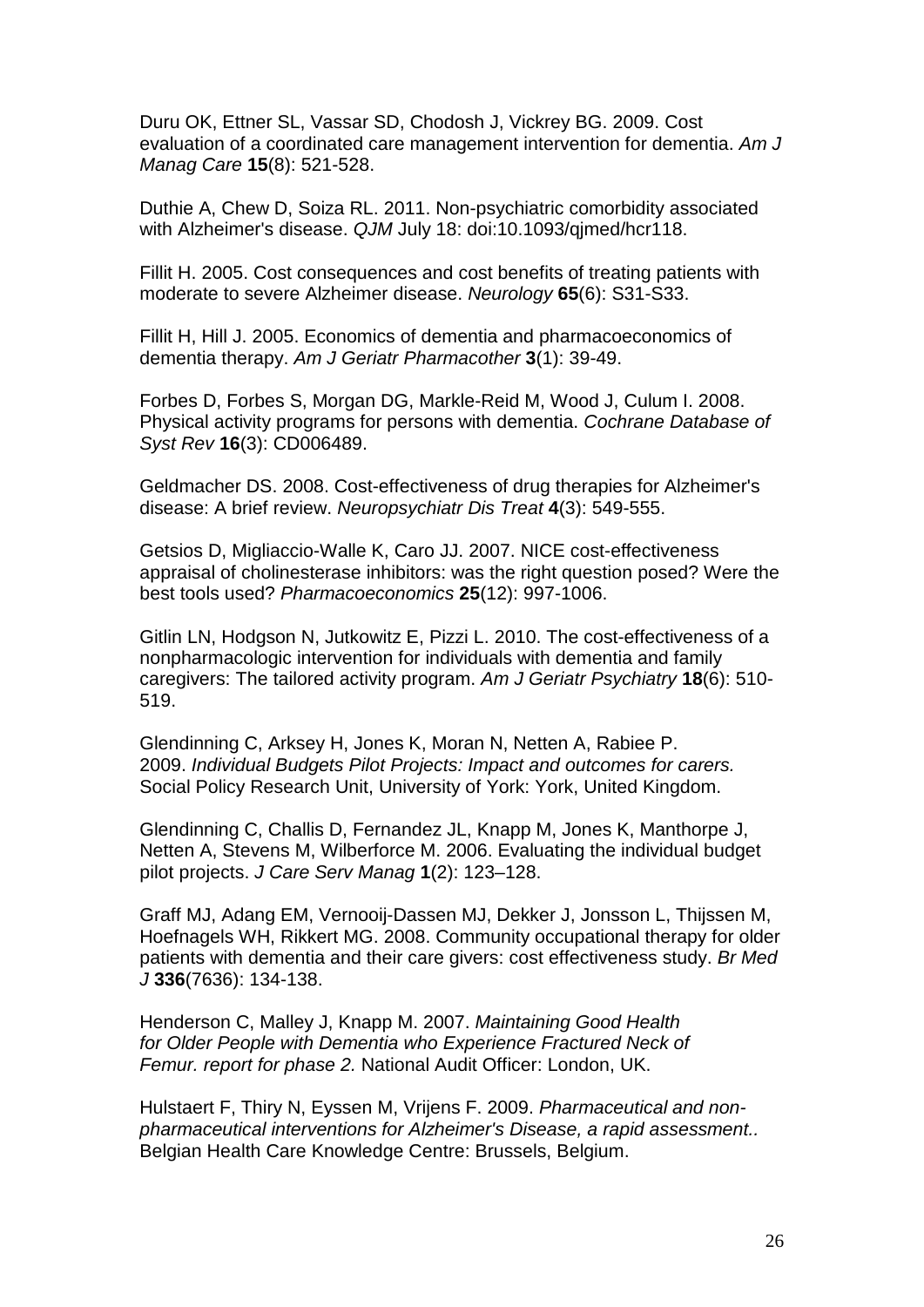Kirbach S, Simpson K, Nietert PJ, Mintzer J. 2008. A markov model of the cost effectiveness of olanzapine treatment for agitation and psychosis in Alzheimer's disease. *Clin Drug Investig* **28**(5): 291-303.

Knapp M, Thorgrimsen L, Patel A, Spector A, Hallam A, Woods B, Orrell M. 2006. Cognitive stimulation therapy for people with dementia: costeffectiveness analysis. *Br J Psychiatry* 188: 574-580.

Kuo TC, Zhao Y, Weir S, Kramer MS, Ash AS. 2008. Implications of comorbidity on costs for patients with Alzheimer disease. *Med Care* **46**(8): 839-846.

Lee H, Cameron M. 2004. Respite care for people with dementia and their carers. *Cochrane Database of Syst Rev* **2**: CD004396.

Loveman E, Green C, Kirby J, Takeda A, Picot J, Payne E, Clegg A. 2006. The clinical and cost-effectiveness of donepezil, rivastigmine, galantamine and memantine for Alzheimer's disease. *Health Technol Assess* **10iii-iv**(ix-xi): 1-160.

McCrone P. 2009. Capturing the Costs of End-of-Life Care: Comparisons of Multiple Sclerosis, Parkinson's Disease, and Dementia. *Journal of Pain and Symptom Management* **38**(1): 62-67.

Medical Advisory Secretariat. 2008. Caregiver- and patient-directed interventions for dementia: an evidence-based analysis. *Ontario Health Technology Assessment Series* **8**(4).

Mittelman M, Haley W, Clay O, Roth D. 2006. Improving caregiver well-being delays nursing home placement of patients with Alzheimer Disease. *Neurology* **67**: 1592-9.

Moulin-Romsee G, Maes A, Silverman D, Mortelmans L, Van Laere K. 2005. Cost-effectiveness of 18F-fluorodeoxyglucose positron emission tomography in the assessment of early dementia from a Belgian and European perspective. *Eur J Neurol* **12**(4): 254-263.

National Audit Office. 2007. *Improving services and support for people with dementia.* National Audit Office: London, UK.

National Institute for Health and Clinical Excellence. 2006. *Donepezil, galantamine, rivastigmine (review) and memantine for the treatment of Alzheimer's disease.* National Institute for Health and Clinical Excellence (NICE): London, UK.

National Institute for Health and Clinical Excellence. 2009. *Donepezil, galantamine, rivastigmine (review) and memantine for the treatment of Alzheimer's disease (amended).* National Institute for Health and Clinical Excellence (NICE): London, UK.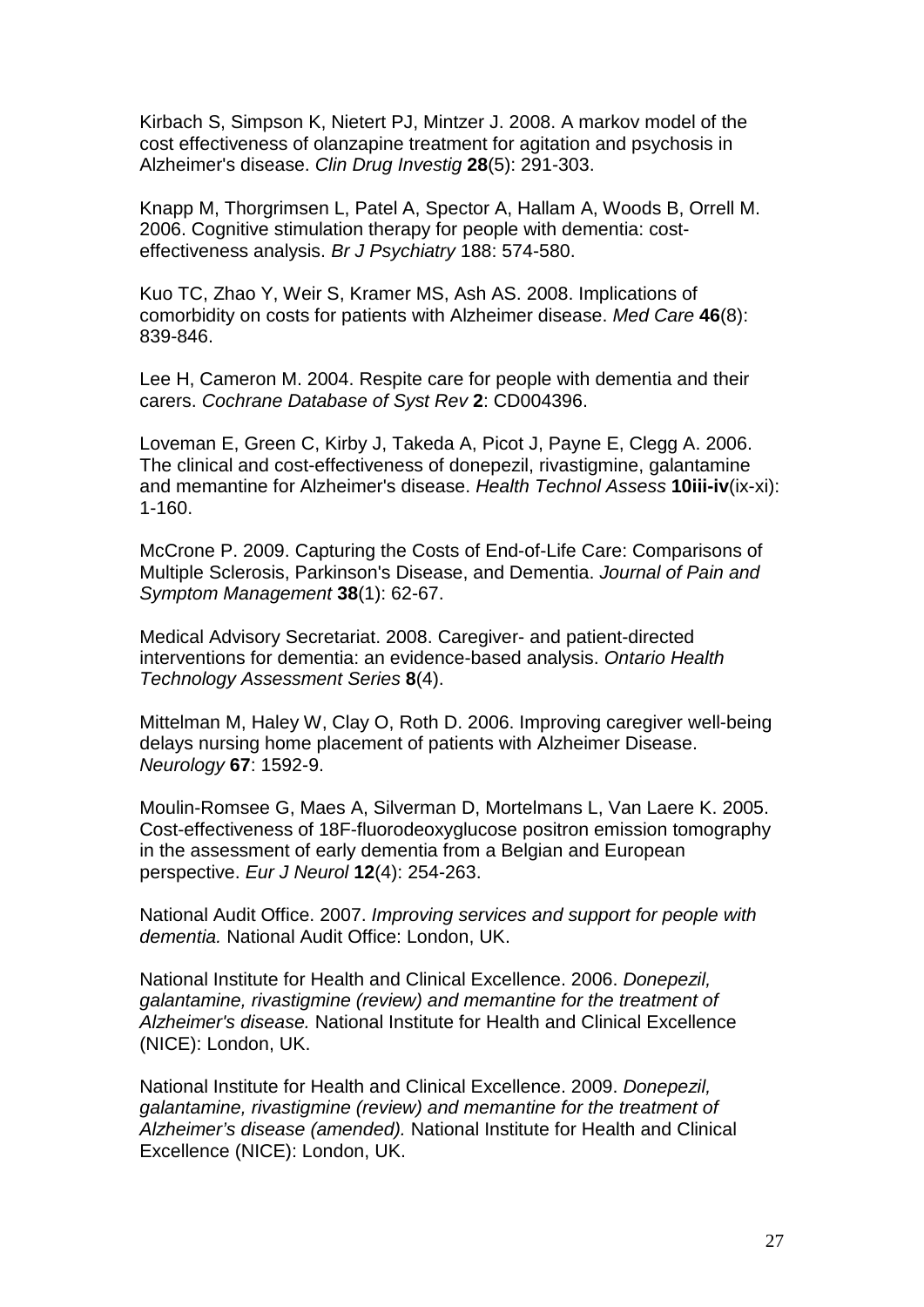National Institute for Health and Clinical Excellence. 2011. *Donepezil, galantamine, rivastigmine (review) and memantine for the treatment of Alzheimer's disease. Review of NICE technology appraisal guidance 111.*  National Institute for Health and Clinical Excellence (NICE): London, UK.

NICE-SCIE. 2006. Dementia: supporting people with dementia and their carers in health and social care. Care guideline. In *Clinical Guideline*. National Institute for Health and Clinical Excellence (NICE) and Social Care Institute for Excellence: London, UK.

NICE-SCIE. 2011. Dementia: supporting people with dementia and their carers in health and social care. Care guideline (amended March 2011). In *Clinical Guideline*. National Institute for Health and Clinical Excellence (NICE) and Social Care Institute for Excellence: London, UK.

Nichols LO, Chang C, Lummus A, Burns R, Martindale-Adams J, Graney MJ, Coon DW, Czaja S. 2008. The cost-effectiveness of a behavior intervention with caregivers of patients with Alzheimer's disease. *J Am Geriatr Soc* **56**(3): 413-420.

Pimouguet C, Lavaud T, Dartigues JF, Helmer C. 2010. Dementia case management effectiveness on health care costs and resource utilization: a systematic review of randomized controlled trials. *J Nutr Health Aging* **14**(8): 669-676.

Robinson L, Hutchings D, Corner L, Beyer F, Dickinson H, Vanoli A, Finch T, Hughes J, Ballard C, May C, Bond J. 2006. A systematic literature review of the effectiveness of non-pharmacological interventions to prevent wandering in dementia and evaluation of the ethical implications and acceptability of their use. *Health Technol Assess* **10**(26): 1-124.

Robinson L, Hutchings D, Dickinson HO, Corner L, Beyer F, Finch T, Hughes J, Vanoli A, Ballard C, Bond J. 2007. Effectiveness and acceptability of nonpharmacological interventions to reduce wandering in dementia: a systematic review. *Int J Geriatr Psychiatry* **22**(1): 9-22.

Rosenheck RA, Leslie DL, Sindelar JL, Miller EA, Tariot PN, Dagerman KS, Davis SM, Lebowitz BD, Rabins P, Hsiao JK, Lieberman JA, Schneider LS, Clinical Antipsychotic Trial of Intervention Effectiveness-Alzheimer's Disease (CATIE-AD) investigators. 2007. Cost-benefit analysis of second-generation antipsychotics and placebo in a randomized trial of the treatment of psychosis and aggression in Alzheimer disease. *Arch Gen Psychiatry* **64**(11): 1259- 1268.

SBU. 2008. *Dementia – Caring, Ethics, Ethnical and Economical Aspects. A Systematic Review. Volume 3.* The Swedish Council on Technology Assessment in Health Care: Stockholm, Sweden.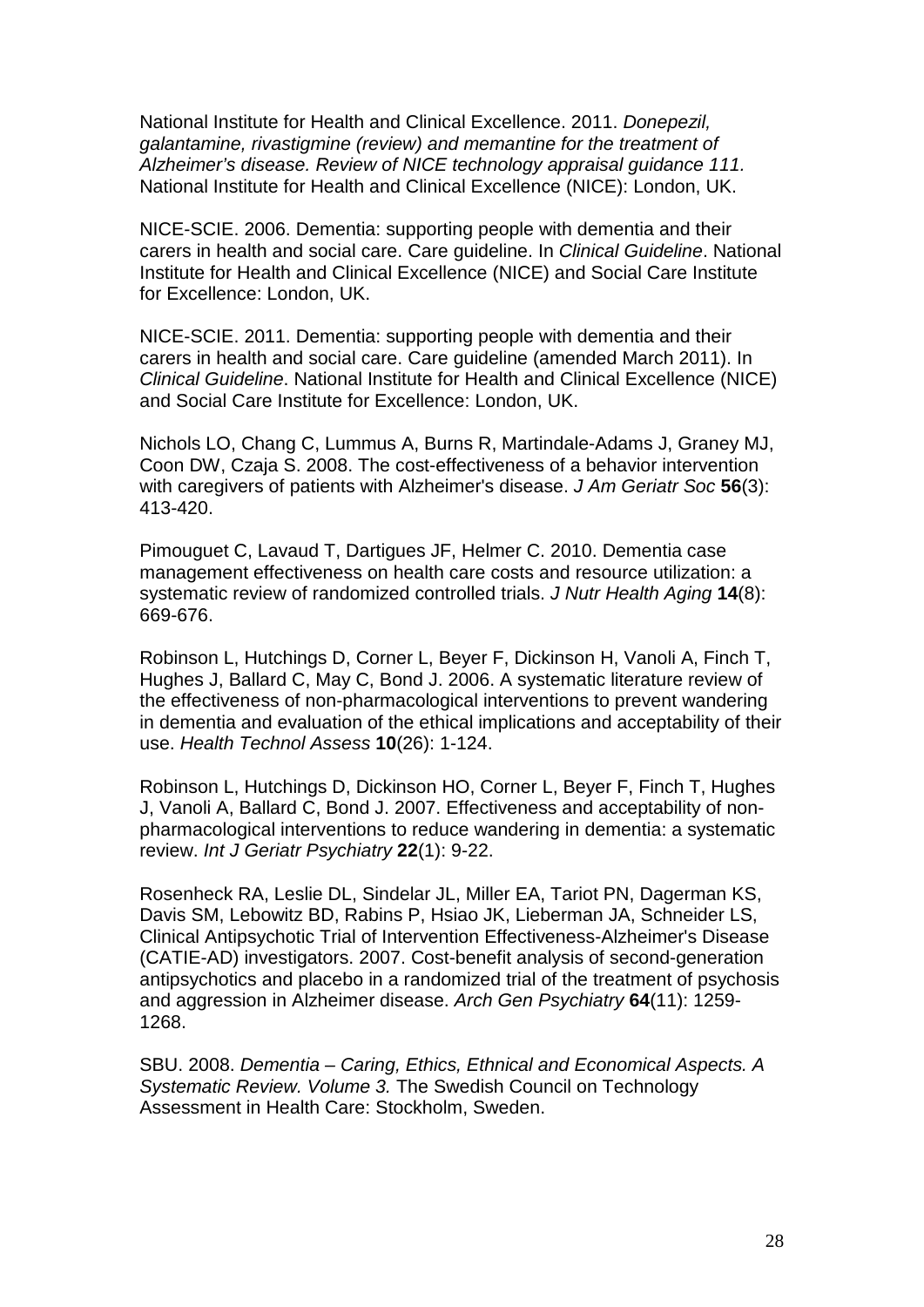Wilson E, Thalanany M, Shepstone L, Charlesworth G, Poland F, Harvey I, Price D, Reynolds S, Mugford M. 2009. Befriending carers of people with dementia: a cost utility analysis. *Int J Geriatr Psychiatry* **24**(6): 610-623.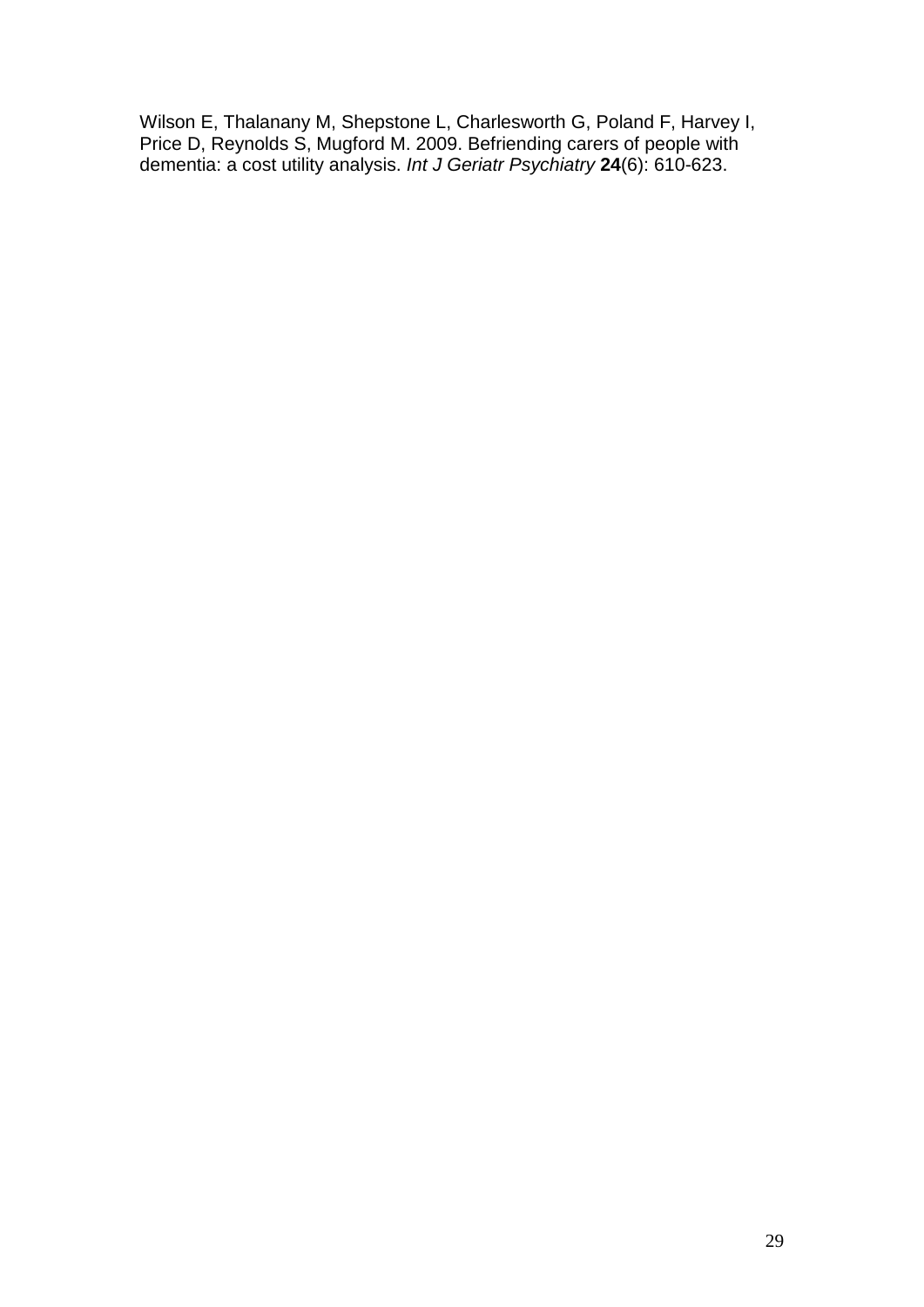

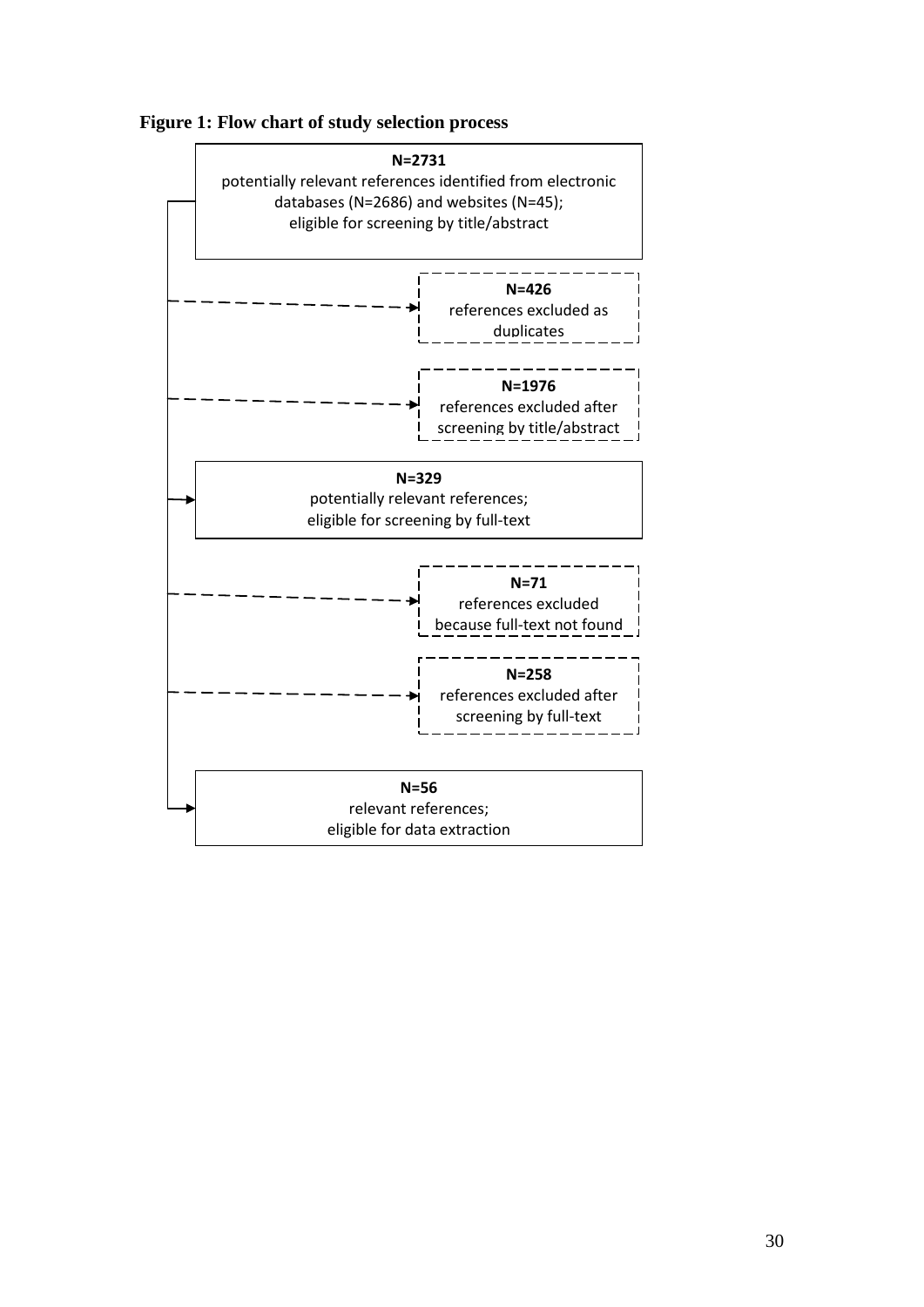# **APPENDIX**

# **Search strategy**

# *PubMed*

"Dementia"[Mesh] AND (("Costs and Cost Analysis"[Mesh] OR "Hospitals"[Mesh]) OR "Home Care Services"[Mesh]) Limits: Publication Date from 2005/01/01 to 2011/12/31

# *Embase (OvidSP)*

dementia/ AND ("cost"/ OR hospital/ OR home care/) Limits: Publication Date from 2005 to 2011

# *PsycINFO (OvidSP)*

(exp dementia/) AND ((exp "costs and cost analysis"/) OR hospitals/ OR home care/) Limits: Publication Date from 2005 to 2011

# *EconLit (EBSCO)*

(Dementia\* OR Alzheimer\*) AND (Economic\* OR cost OR costs OR costing OR Cost-benefit OR Cost-utility OR Cost-effectiveness OR Expenditure\* OR commissioning OR spending OR Budget\* OR savings OR financ\* OR pay-off\* OR Payer OR "Third-party payer" OR "health insurance" OR "health insurances" OR "psychiatric insurance" OR "psychiatric insurances" OR "catastrophic health insurance" OR "catastrophic health insurances" OR "highdeductible health plan" OR "high-deductible health plans" OR Medicare OR Medicaid OR Medigap OR Medisave OR Medishield OR Medifund OR Eldershield OR Fee\* OR "fee-for-service" OR "fee for service" OR "hospital charge" OR "hospital charges" OR "out-of-pocket" OR "co-payment" OR "copayment" OR "co-insurance" OR "coinsurance" OR "user charge" OR "user charges" OR deductibl\* OR reimbursement\* OR "diagnosis-related group" OR "diagnosis-related groups" OR "diagnosis related group" OR "diagnosis related groups" OR "Medical Savings Account" OR "Medical Savings Accounts" OR "social security" OR "social care" OR "disability claim" OR "disability claims" OR "disability benefit" OR "disability benefits" OR "disability allowance" OR "disability allowances" OR "disability living allowance" OR "disability living allowance" OR "carer's allowance" OR "carer's allowance" OR "attendance allowance" OR "attendance allowances" OR "self directed support" OR "self-directed support" OR "direct payment" OR "direct payments" OR "cash payment" OR "cash payments" OR housing OR Institutionalisation\* OR Institutionalization\* OR "nursing home" OR "nursing homes" OR "skilled nursing unit" OR "skilled nursing units" OR "care home" OR "care homes" OR "rest home" OR "rest homes" OR "convalescent home" OR "convalescent homes" OR "medicalised home" OR "medicalised homes" OR "medicalized home" OR "medicalized homes" OR "home care" OR "homecare" OR "respite care" OR "residential care" OR "community care" OR "community-based care" OR "long term care" OR "long-term care" OR "long term support" OR "longterm support" OR "assisted living" OR Employment\* OR Income\* OR salary OR salaries OR Wage\* OR "career mobility" OR (resource\* N3 use\*) OR (resource\* N3 utili\*) OR (resource\* N3 consum\*) OR (service\* N3 use\*) OR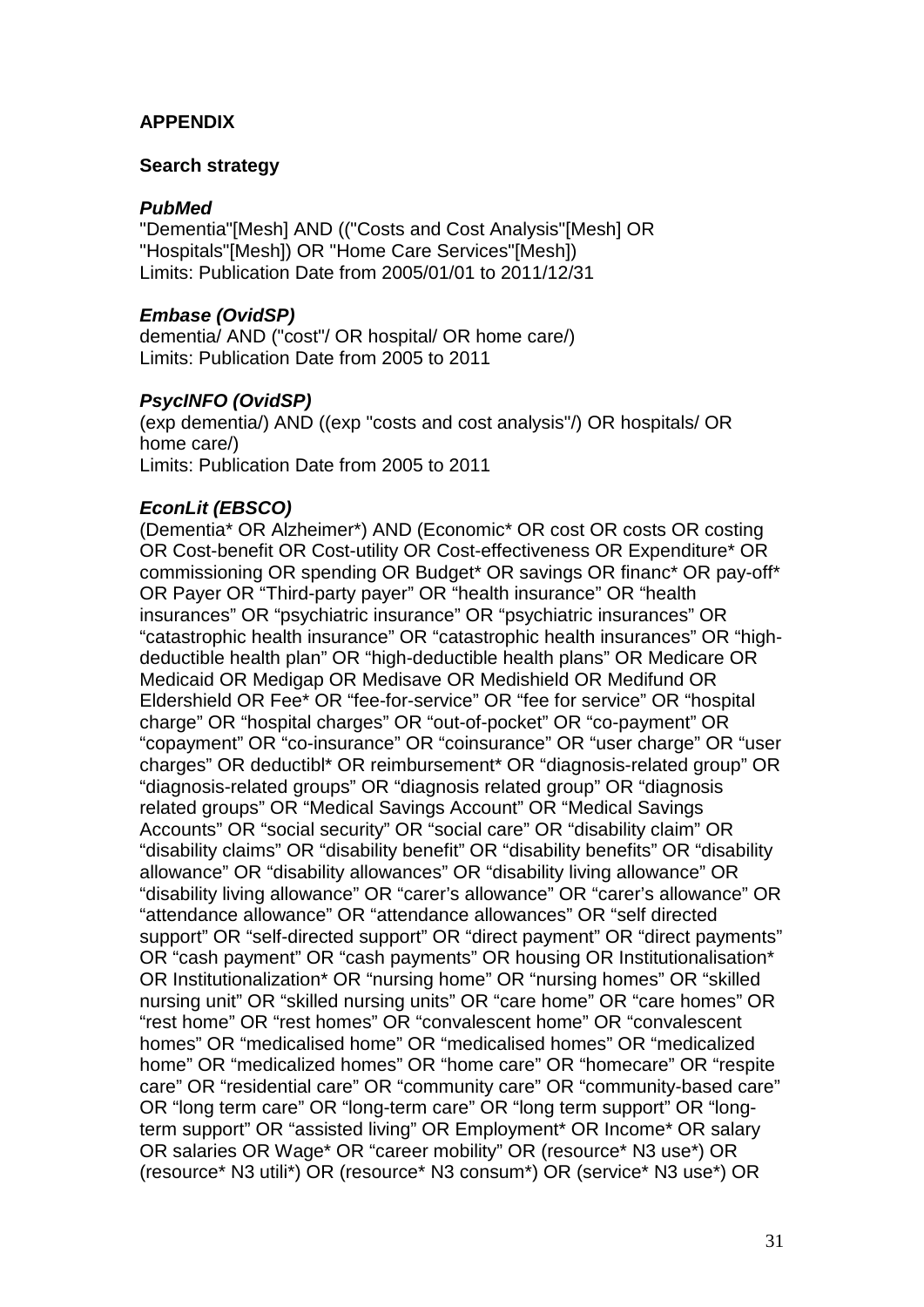(service\* N3 utili\*) OR (service\* N3 consum\*) OR hospitali\* OR (inpatient N3 use\*) OR (inpatient N3 utili\*) OR (inpatient N3 consum\*) OR (in-patient N3 use\*) OR (in-patient N3 utili\*) OR (in-patient N3 consum\*) OR (hospital N3 use\*) OR (hospital N3 utili\*) OR (hospital N3 consum\*) OR (healthcare\* N3 use\*) OR (healthcare\* N3 utili\*) OR (healthcare\*N3 consum\*) OR (health care\* N3 use\*) OR (health care\* N3 utili\*) OR (health care\* N3 consum\*)) Limits: Publication Date from 2005/01/01 to 2011/12/31

# *The Cochrane Library (Cochrane Reviews)*

(MeSH descriptor Dementia explode tree 2) AND (Economic\* OR cost OR costs OR costing OR Cost-benefit OR Cost-utility OR Cost-effectiveness OR Expenditure\* OR commissioning OR spending OR Budget\* OR savings OR financ\* OR pay-off\* OR Payer OR Medicare OR Medicaid OR Medigap OR Medisave OR Medishield OR Medifund OR Eldershield OR Fee\* OR fee-forservice OR out-of-pocket OR co-payment OR copayment OR co-insurance OR coinsurance OR deductibl\* OR reimbursement\* OR housing OR Institutionalization\* OR Institutionalisation\* OR homecare OR Employment\* OR Income\* OR salary OR salaries OR Wage\* OR insurance\* OR highdeductible) OR (fee for service) OR (hospital charge) OR (hospital charges) OR (user charge) OR (user charges) OR (diagnosis-related group) OR (diagnosis-related groups) OR (diagnosis related group) OR (diagnosis related groups) OR (Medical Savings Account) OR (Medical Savings Accounts) OR (social security) OR (social care) OR (disability claim) OR (disability claims) OR (disability benefit) OR (disability benefits) OR (disability allowance) OR (disability allowances) OR (disability living allowance) OR (disability living allowance) OR (carer's allowance) OR (carer's allowance) OR (attendance allowance) OR (attendance allowances) OR (self directed support) OR (self-directed support) OR (direct payment) OR (direct payments) OR (cash payment) OR (cash payments) OR (nursing home) OR (nursing homes) OR (skilled nursing unit) OR (skilled nursing units) OR (care home) OR (care homes) OR (rest home) OR (rest homes) OR (convalescent home) OR (convalescent homes) OR (medicalised home) OR (medicalised homes) OR (medicalized home) OR (medicalized homes) OR (home care) OR (respite care) OR (residential care) OR (community care) OR (communitybased care) OR (long term care) OR (long-term care) OR (long term support) OR (long-term support) OR (assisted living) OR (career mobility) OR (resource\* AND use\*) OR (resource\* AND utili\*) OR (resource\* AND consum\*) OR (service\* AND use\*) OR (service\* AND utili\*) OR (service\* AND consum\*) OR hospitali\* OR (inpatient AND use\*) OR (inpatient AND utili\*) OR (inpatient AND consum\*) OR (in-patient AND use\*) OR (in-patient AND utili\*) OR (in-patient AND consum\*) OR (hospital AND use\*) OR (hospital AND utili\*) OR (hospital AND consum\*) OR (healthcare\* AND use\*) OR (healthcare\* AND utili\*) OR (health care\* AND consum\*) OR (health care\* AND use\*) OR (health care\* AND utili\*) OR (health care\* AND consum\*)) Limits: Publication Date from 2005 to 2011

# *Centre for Reviews and Dissemination (DARE, NHS EED, HTA)*

(MeSH Dementia EXPLODE 2) AND (Economic\* OR cost OR costs OR costing OR Cost-benefit OR Cost-utility OR Cost-effectiveness OR Expenditure\* OR commissioning OR spending OR Budget\* OR savings OR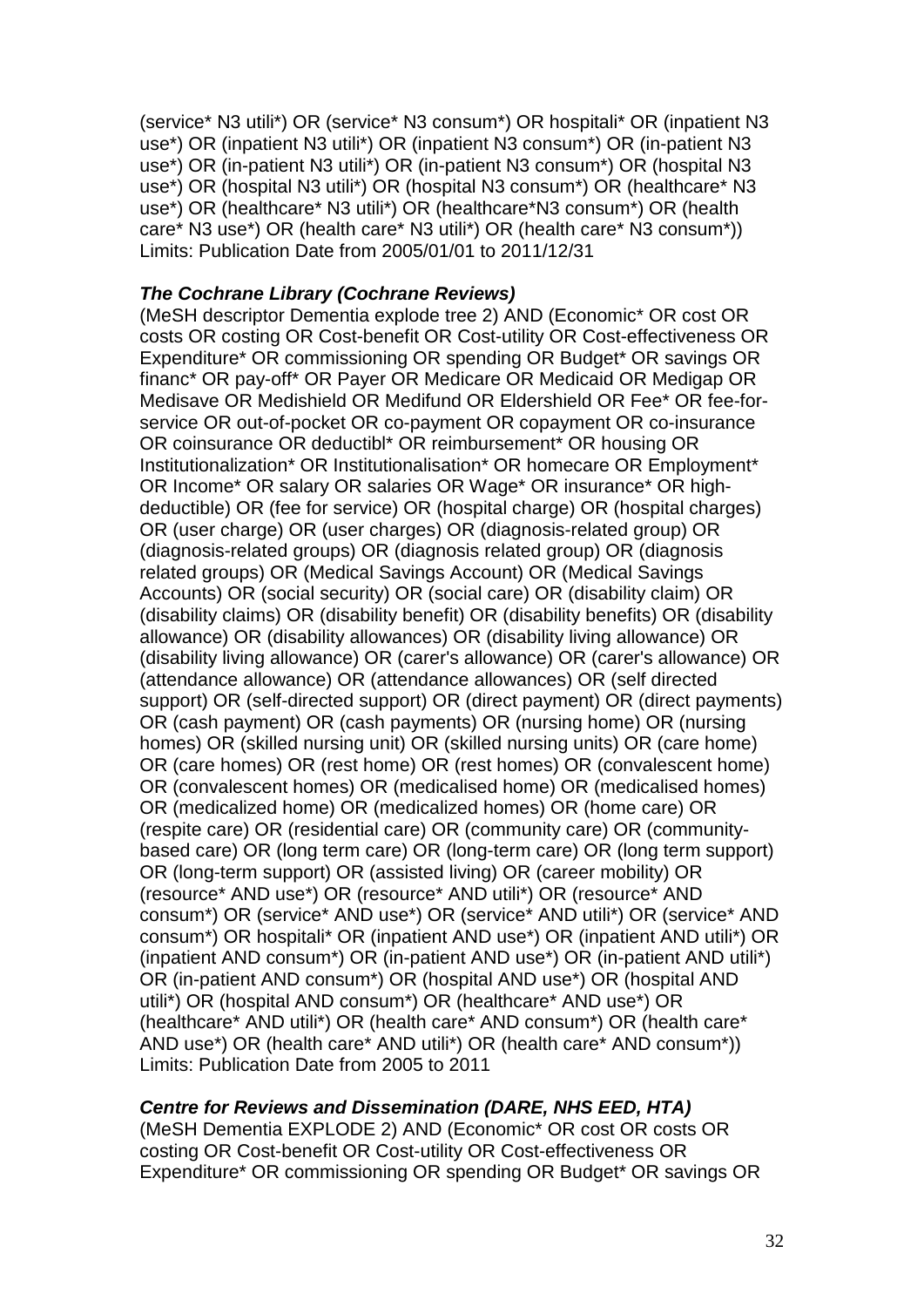financ\* OR pay-off\* OR Payer OR Medicare OR Medicaid OR Medigap OR Medisave OR Medishield OR Medifund OR Eldershield OR Fee\* OR fee-forservice OR out-of-pocket OR co-payment OR copayment OR co-insurance OR coinsurance OR deductibl\* OR reimbursement\* OR housing OR Institutionalization\* OR Institutionalisation\* OR homecare OR Employment\* OR Income\* OR salary OR salaries OR Wage\* OR insurance\* OR highdeductible OR "fee for service" OR "hospital charge" OR "hospital charges" OR "usercharge" OR "user charges" OR "diagnosis-related group" OR "diagnosis-related groups" OR "diagnosis related group" OR "diagnosis related groups" OR "Medical Savings Account" OR "Medical Savings Accounts" OR "social security" OR "social care" OR "disability claim" OR "disability claims" OR "disability benefit" OR "disabilit benefits" OR "disability allowance" OR "disability allowances" OR "disability living allowance" OR "disability living allowance" OR "carer's allowance" OR "carer's allowance" OR "attendance allowance" OR "attendance allowances" OR "self directed support" OR "self-directed support" OR "direct payment" OR "direct payments" OR "cash payment" OR "cash payments" OR "nursing home" OR "nursing homes" OR "skilled nursing unit" OR "skilled nursing units" OR "care home" OR "care homes" OR "rest home" OR "rest homes" OR "convalescent home" OR "convalescent homes" OR "medicalised home" OR "medicalised homes" OR "medicalized home" OR "medicalized homes" OR "home care" OR "respite care" OR "residential care" OR "community care" OR "communitybased care" OR "long term care" OR "long-term care" OR "long term support" OR "long-term support" OR "assisted living" OR "career mobility" OR ( resource\* AND use\* ) OR ( resource\* AND utili\* ) OR ( resource\* AND consum\* ) OR ( service\* AND use\* ) OR ( service\* AND utili\* ) OR ( service\* AND consum\* ) OR hospitali\* OR ( inpatient AND use\* ) OR ( inpatient AND utili\* ) OR ( inpatient AND consum\* ) OR ( in-patient AND use\* ) OR ( inpatient AND utili\* ) OR ( in-patient AND consum\* ) OR ( hospital AND use\* ) OR ( hospital AND utili\* ) OR ( hospital AND consum\* ) OR ( healthcare\* AND use\* ) OR ( healthcare\* AND utili\* ) OR ( health AND care\* AND consum\* ) OR ( health AND care\* AND use\* ) OR ( health AND care\* AND utili\* ) OR ( health AND care\* AND consum\* )) Limits: Publication Date from 2005 to 2011

# *Websites*

Google advanced search: dementia OR "Alzheimer's disease" OR "vascular dementia" cost OR hospital OR "home care" site:[website address]

# **Search results**

| <b>Source</b>                               | <b>Number of references</b> |
|---------------------------------------------|-----------------------------|
|                                             |                             |
| <b>Databases</b>                            |                             |
| PubMed                                      | 947                         |
| Embase (OvidSP)                             | 1138                        |
| PsycINFO (OvidSP)                           | 308                         |
| EconLit (EBSCO)                             | 28                          |
| The Cochrane Library (Cochrane Reviews)     | 81                          |
| Centre for Reviews and Dissemination (DARE, | 184                         |